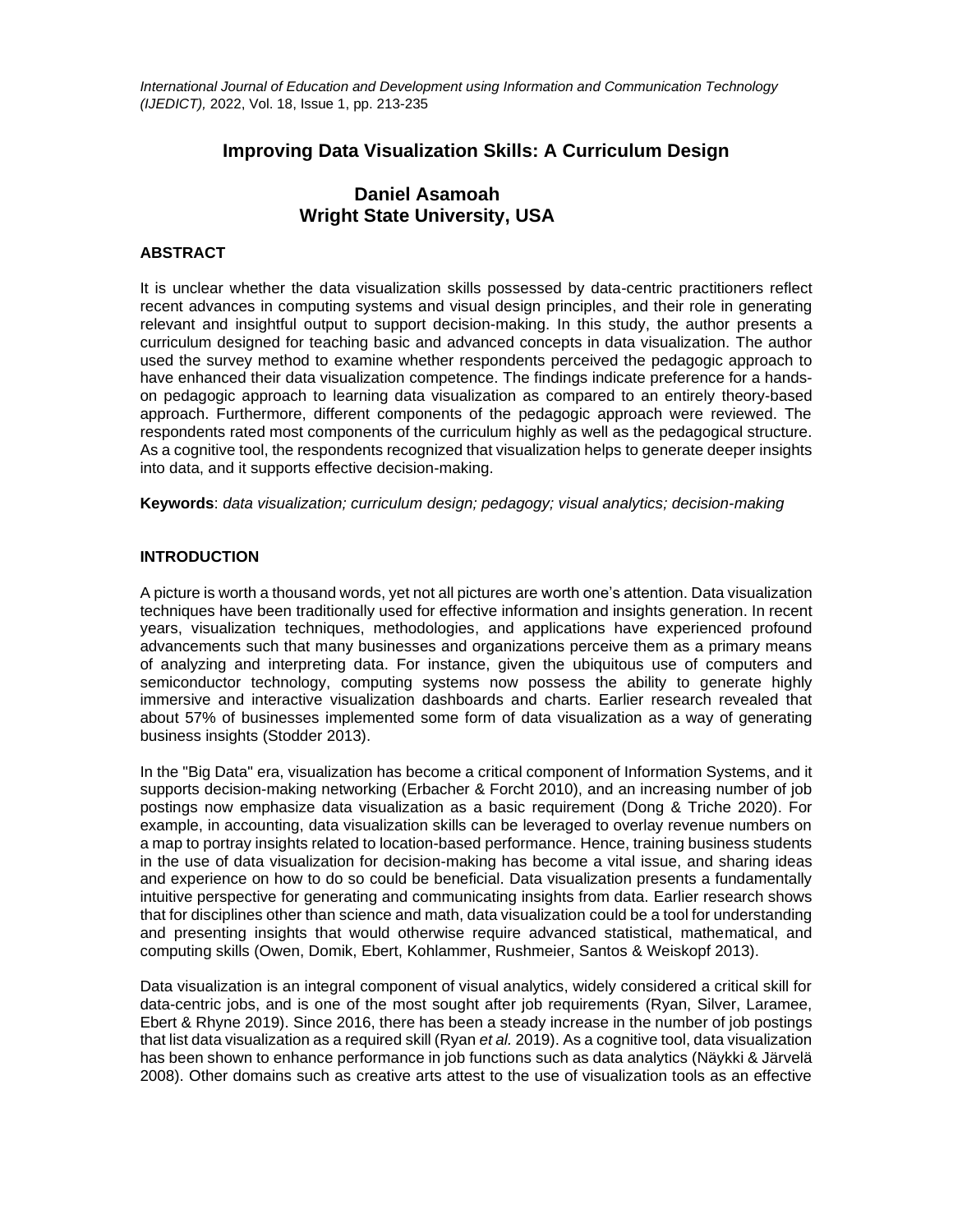cognitive tool to improve performance (Odewumi 2021) and retention (Panjwani, Micallef, Fenech & Toyama 2009). It is critical for collaborative knowledge construction and allows for optimal knowledge contribution by individuals during group decision-making (Näykki & Järvelä 2008). Although the benefits of data visualization for decision-making is well-documented (Nguyen, Gardner & Sheridan 2020), application in both academia and industry is lacking. This could be due to an insufficient number of well-trained professionals who can leverage visualization outputs for decision-making (Srinivasa, Arun, James & Zhu 2021).

Academia as a stakeholder is tasked with training competent professionals who can leverage visualization skills to explore and generate insights from data. Most data visualization courses are taught using two main approaches depending on the leaners' technical background. The first approach provides students with practical experience related to data visualization and teaches practical concepts using computer programming systems. In the second approach, students are trained in theoretical concepts and best practices using specialized software such as Tableau (Tableau 2020) or Power BI (Microsoft 2020). The former approach is common with technical disciplines in which students may be conversant with computer programming and are comfortable generating visualization outputs by writing computer programming code. The latter approach is common with leaners that are non-technical and more comfortable with packaged visualization software applications. Either approach may help improve students' skills with data visualization. However, the knowledge gained tends to be focused on either practical or theoretical knowledge, but not both. This could reduce an individual's ability to generate insights from data using sound theoretical principles and visualization techniques.

Following calls and practices from prior studies (Owen *et al.* 2013; Janvrin, Raschke & Dilla 2014; Ryan *et al.* 2019), the author designed a data visualization course that focuses on both the underlying theory and principles for visualization as well as emphasizing practical competence using a packaged data visualization application. The course design considers a multidisciplinary environment where the leaners typically have a mixed technical and non-technical background with students from Management Information Systems, Finance, Accounting, Management, Marketing, and Economics. The mixed pedagogical approach implemented is expected to be more appropriate since it takes advantage of students' mixed background in teaching a wide spectrum of data visualization concepts. A mixed student population could be beneficial in fostering the discussion of concepts with a multi-disciplinary perspective which enriches the pedagogical experience (Domik 2011). The course requires no programming experience. However, students need to have basic knowledge and skills in working with a packaged software product, including Tableau and Microsoft Excel. Other relevant data visualization software and tools have been provided in Table B1 in Appendix C.

This study presents a pedagogical experience in teaching data visualization skills at a mid-western university in the Unites States. The pedagogical approach is based on a multi-year offering of a data visualization course to multi-disciplinary student groups. Using both statistical analysis and text mining, the author evaluates the effectiveness of the pedagogical approach on students' data visualization competency. The paper examines and reports relevant experiences in designing and teaching a data visualization course to both undergraduate and graduate students with diverse business backgrounds, including Accounting, Information Systems, and Finance. A parsimonious paradigm (Asamoah, Sharda, Hassan Zadeh & Kalgotra 2017) is used to present both technical and non-technical modules and assess the use of such modules in enhancing data visualization learning outcomes using a survey method. This study's main objective is to explore an effective curriculum that would support the teaching of data visualization to a multi-disciplinary student population. The primary research question asks if the curriculum design and pedagogic approach helps improve students' perceived data visualization competency.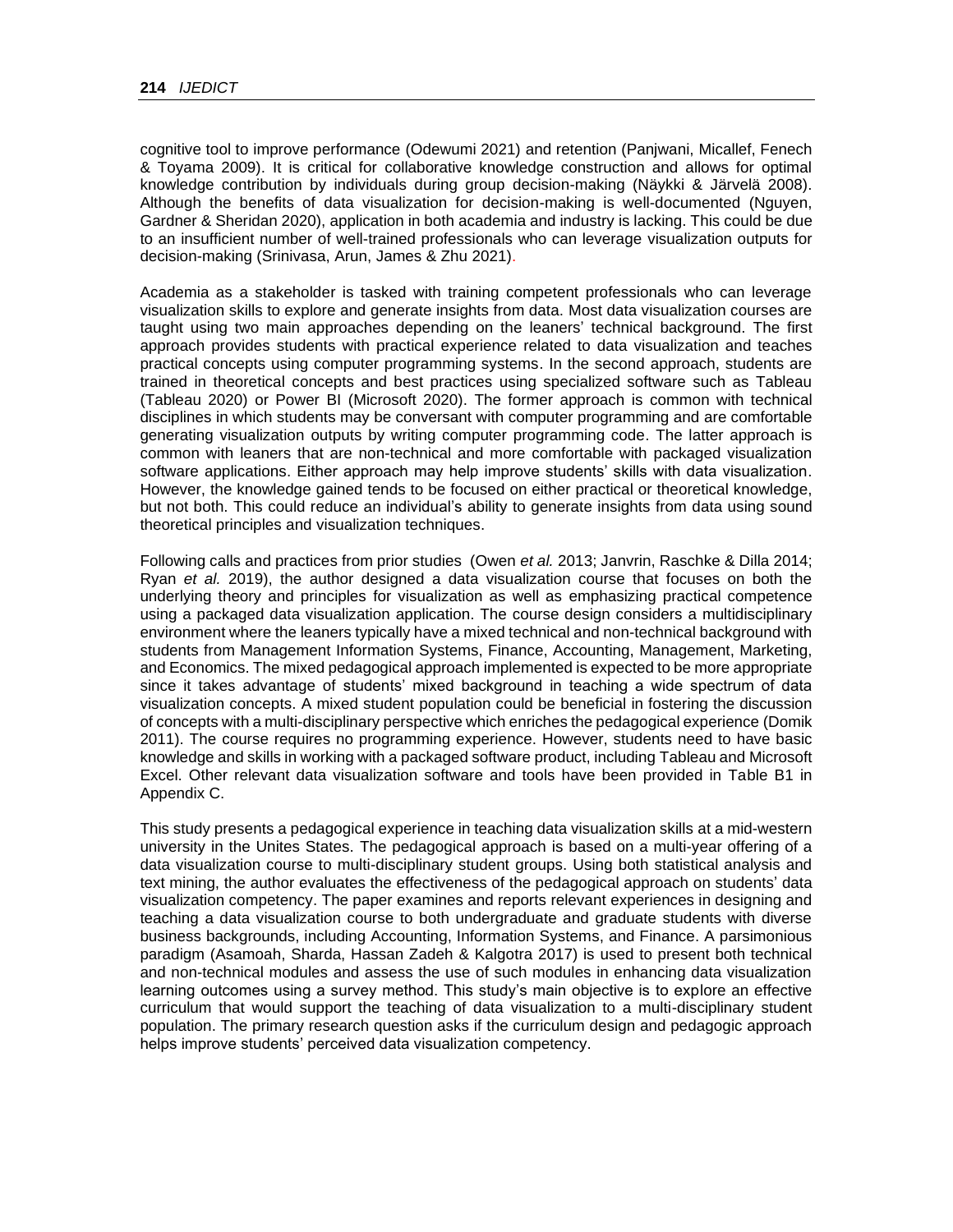The rest of the paper is designed as follows: an exploration of the previous literature about data visualization and how it has been taught to different leaners; then the paper delves into the curriculum design and the approach used in creating a comprehensive, yet parsimonious data visualization course targeted towards multi-disciplinary leaners with both technical and nontechnical backgrounds. Next, the method for assessing the effectiveness of the pedagogic approach is discussed and the results are presented and discussed. The paper concludes with a summary and limitations of the study.

### **LITERATURE REVIEW**

Data visualization is defined as the communication of information using graphical presentations (Ward, Grinstein & Keim 2010). Using data visualization to analyze data and present valuable insights is not only vital to engineering and computer science disciplines, but also to business disciplines. For instance, disciplines such as finance and accounting utilize visualization techniques to analyze and present financial and accounting data in ways that are easily digestible to stakeholders. Prior research (Adams, Boersema & Mijksenaar 2010) shows that difficult concepts such as warning messages can be effectively portrayed when graphical design principles are used. Also, data visualization helps improve the analytics skills of business professionals with noncomputing backgrounds and enhances their analytics capabilities (Asamoah *et al.* 2017; Nguyen, Gardner & Sheridan 2020). Furthermore, data visualization concepts have been found to be relevant in all disciplines for presenting business insights and knowledge, specifically in the area of business intelligence (Wixom, Ariyachandra, Goul, Gray, Kulkarni & Phillips-Wren 2011; Janvrin, Raschke & Dilla 2014).

Concepts in data visualization are taught in two main categories; Interactive Data Visualization (IDV) and Static Data Visualization (SDV) (Janvrin, Raschke & Dilla 2014). For IDVs, dashboards are used to visually present data while allowing end users to decide on what insights to portray and how to portray them. In SDVs, visuals are created by professionals who make decisions on what insights should be presented to end users and how they should be presented. Whereas IDV tends to be more effective in presenting a multi-faceted data, an efficient data analyst would rely on fundamental knowledge of SDV concepts. Hence, it is imperative that a data visualization course encompasses theory and practice from both IDV and SDV.

Prior research has identified three primary areas for data visualization (Owen *et al.* 2013). These are:

- Scientific or data visualization, mostly in the physical and biological sciences.
- Information visualization, mostly in business domains such as accounting and finance.
- Visual analytics, where data visualization is applied to data analytics. This uses data from multiple sources and with multiple formats.

The course that was developed leverages the third approach and focuses on the generation of insights and decision-making, using charts and other visualization techniques based on underlying business data. Previous studies have addressed multiple approaches and methodologies for teaching data analytics, business intelligence and data science courses (Gupta, Goul & Dinter 2015; Asamoah *et al.* 2017; Miah, Solomonides & Gammack 2020). These studies mainly focus on how to teach descriptive, predictive, and prescriptive analytics concepts in ways that enhance students' learning outcomes. For both research and practice, data visualization is mainly used to portray information during two phases of the analytics process. The first phase is during the data exploration phase where descriptive analytics is used to initially identify trends, depict anomalies, and show relationships between variables. In the second phase, data visualization is used to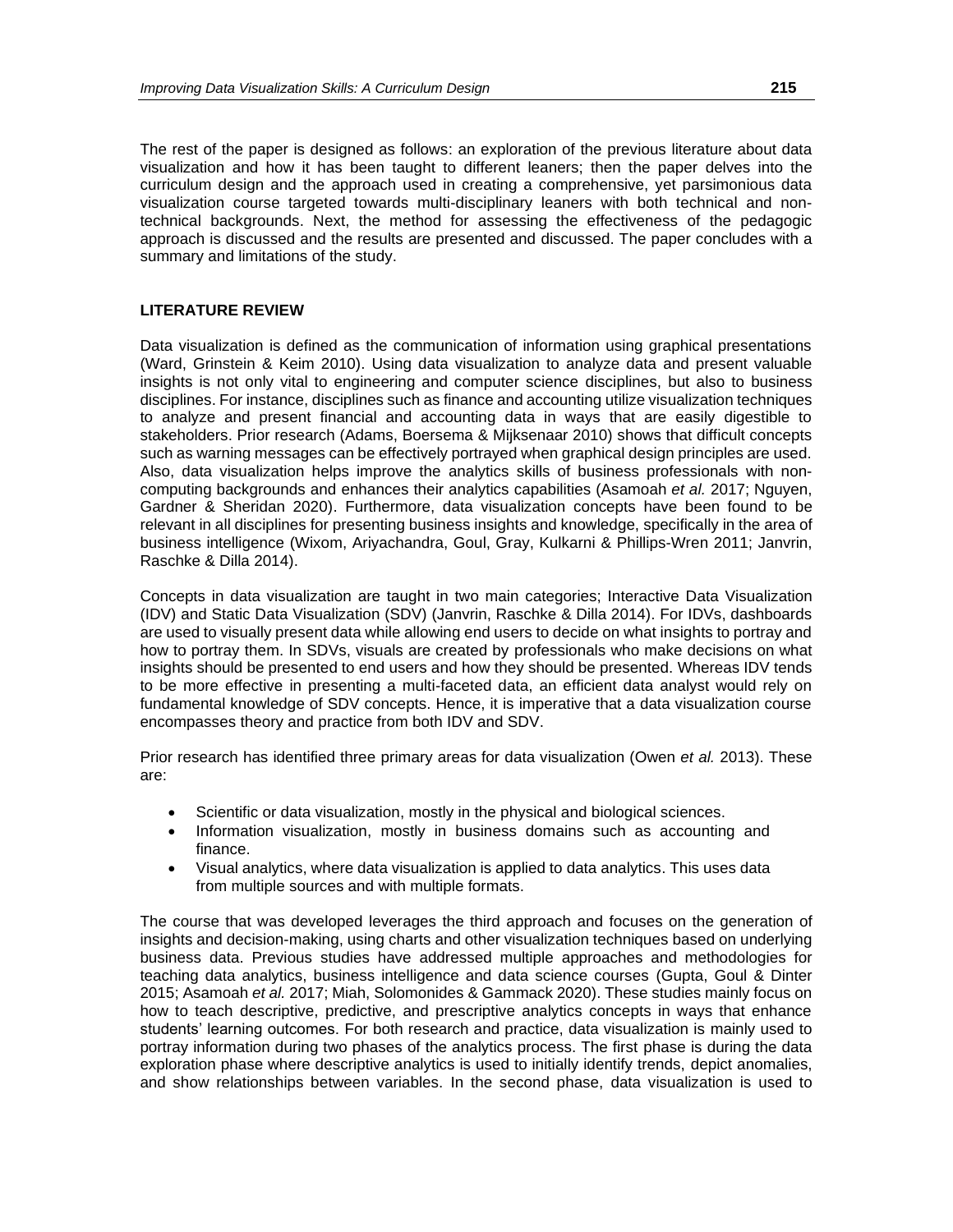efficiently represent and interpret generated results. Most data visualization courses focus on the first phase, possibly in an effort not to overwhelm students with too much content. The result is that students become competent in the technical aspects of using visualization tools and applications to generate visual content, yet they find it challenging to interpret visualized content including related statistical concepts (Stenliden, Bodén & Nissen 2019).

Case studies are one of the most common methods for teaching data visualization concepts. For instance, in the case of Janvrin, Raschke & Dilla (2014), students were designated as division controllers and were required to develop an IDV to support business decisions. The case also required students to learn how to use Tableau software with minimal instructions to create the IDV.

Previous research shows that most data visualization courses cater to multi-disciplinary students (Owen *et al.* 2013; Ritsos & Roberts 2014; Sacha, Stoffel, Stoffel, Kwon, Ellis & Keim 2014). For instance, Kohlhammer's data visualization course at the Technical University of Darmstadt consisted of students with majors in computer science, mathematics, engineering, business informatics, and psychology (Owen *et al.* 2013). Programming was a significant part of this curriculum and required students to engage in real-world practical exercises. The course consisted of both technical and non-technical students, although the course content had a more technical perspective. In contrast, Owen *et al.* (2013) dicuss a course by Ebert and Elmqvist on Introduction to Visual Analytics that targeted a multidisciplinary student population and required no programming knowledge. Rather, students were required to have knowledge of one of the following: data analysis, knowledge management, statistics, computer graphics, or visualization. The course was less technical and more research-focused. Learning outcomes resulted in research presentations at conferences.

Previous studies have noted the skills gap in data visualization competencies and have attempted to design relevant curriculum to meet this need (Ritsos & Roberts 2014; Nolan & Perrett 2016; Lo, Ming & Qu 2019). For most applications, the role of data visualization requires that a curriculum not only utilizes the often-multidisciplinary skills possessed by the students, but also teaches multidisciplinary content. Data visualization is no longer only an art; it requires scientific techniques and skills as well. For instance, scientific concepts such as the Gestalt Principle of Perception and Visual Attention are central to the design of an effective data visualization output (Yang, Dai & Zhang 2022).

Research on how to design and evaluate an effective data visualization course or programme to close the skills gap in data visualization is lacking. To this end, this paper contributes to data visualization pedagogy by designing and evaluating a data visualization course. The target population is multidisciplinary learners with different backgrounds such as accounting, finance, and management information systems.

### **CURRICULUM DESIGN**

#### **Learning Objectives of the Course**

In developing the learning objectives, consideration was given to the target group of students with a mixture of technical and non-technical backgrounds. The students with technical backgrounds had prior experience with analytics-based courses. They were familiar with data management tasks such as data acquisition, cleaning, and variable reduction. Students with non-technical backgrounds were comfortable with generating domain knowledge about data, but they lacked data management skills.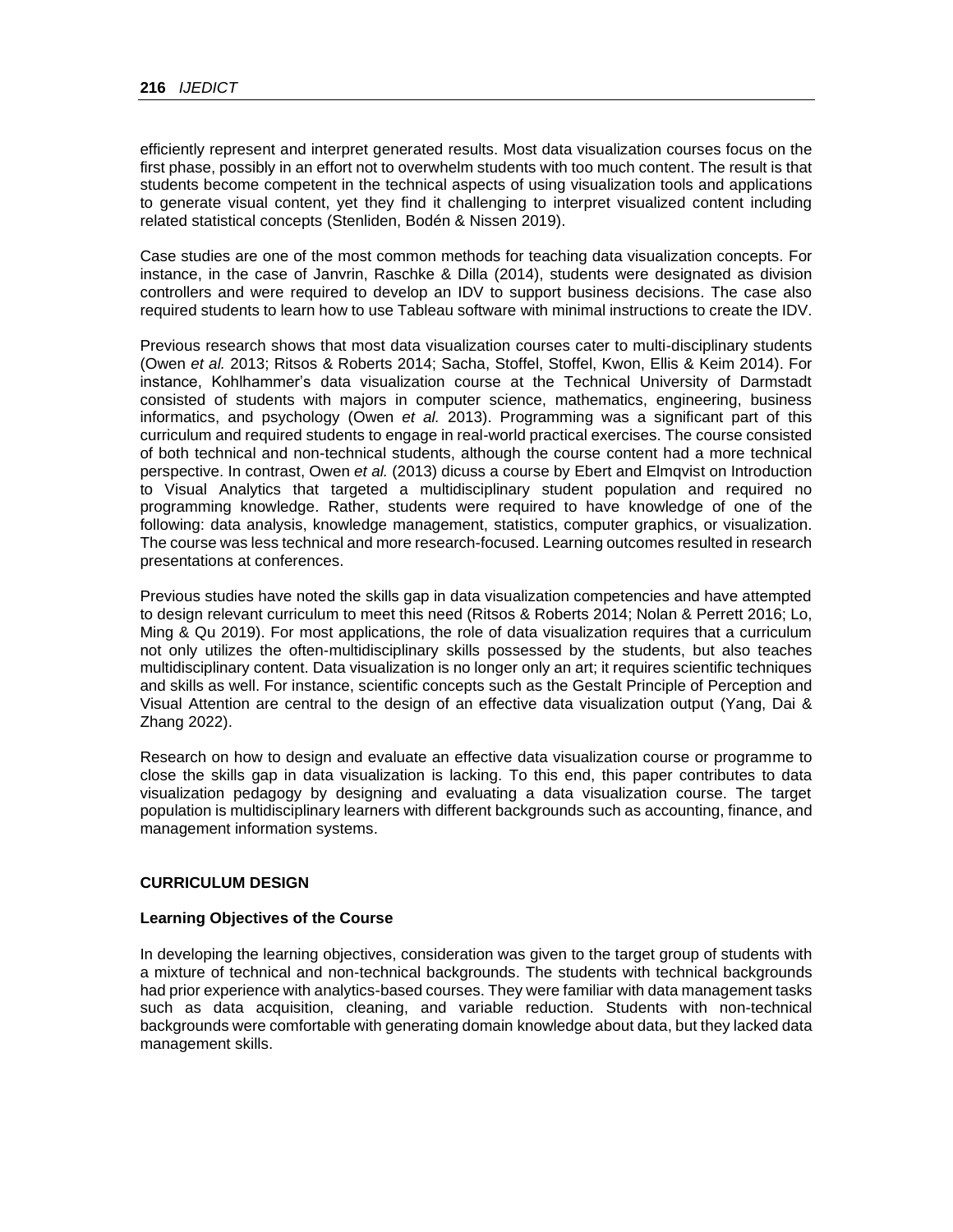Four overarching goals were formulated with specific learning objectives. The four overarching goals were:

- **Overview and justification of data visualization:** where students were expected to appreciate the background and role of data visualization in decision-making.
- **Data management capabilities:** where students could acquire, clean, and organize data.
- **Principles, techniques, and best practices:** where students could build appropriate static charts and interactive data visuals.
- **Communication:** where students could communicate generated insights efficiently.

The specific learning objectives and their respective overarching goals are categorized in Table 1 below.

|  |  | <b>Table 1:</b> Learning Objectives and Respective Categories |
|--|--|---------------------------------------------------------------|
|--|--|---------------------------------------------------------------|

| <b>Learning Objective</b>                                                                                                | Category                                      |
|--------------------------------------------------------------------------------------------------------------------------|-----------------------------------------------|
| Students should be able to explain an overview and history<br>of the practice of data visualization                      | Overview and justification                    |
| Students should be able to justify the need for visualization<br>as a tool for decision-making.                          | Overview and justification                    |
| Students should be able to develop an ability to obtain,<br>clean, and prepare data for visualization                    | Data management                               |
| Students should be able to develop skills to analyze<br>complex data sets                                                | Data management                               |
| Students should be able to explain concepts and principles<br>of data visualization                                      | Principles, techniques, and best<br>practices |
| Students should be able to develop skills to design and<br>create visualizations using software tools                    | Principles, techniques, and best<br>practices |
| Students should be able to communicate the outcome of<br>visual analysis in a way that would support decision-<br>making | Communication                                 |

### **Course Structure**

Table 2 shows the course structure that informed the design of the course syllabus. The course was designed for a 16-week schedule with two concurrent tracks. These modules can be adapted and re-organized to suit the length of any curriculum or course syllabus. Track 1 started with the introduction and sensitization of data visualization and subsequently delved into theories and principles of visualization. These were mainly executed in the form of lectures, student presentations, and discussions. Track 2 covered hands-on labs where students gained hands-on experience by using the Tableau visualization software to build visual applications.

For some modules, the topics covered under both tracks 1 and 2 were related, where theories and principles were covered under track 1 and hands-on practice was completed under track 2. For instance, under chart types in modules 4 and 5, both basic and advanced chart types were covered. We covered chart types such as bar charts, histograms, choropleth maps, geographic maps, and dot plots. We also discussed how charts types can be used to encode different data types. This discussion further covered the strengths and weaknesses of each chart type. Further, specific examples to indicate how and why different chart types would be suitable or unsuitable for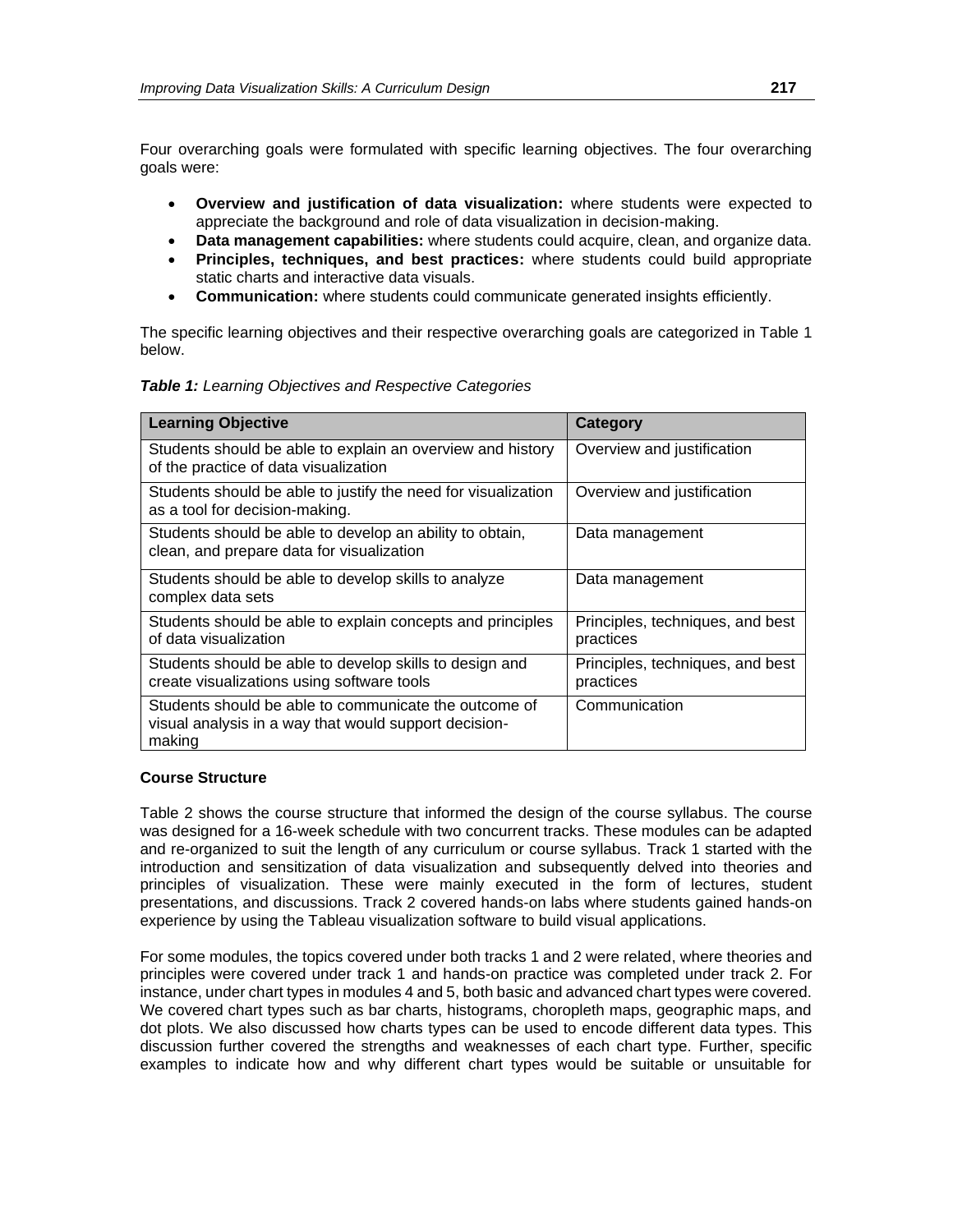representing different types of data were provided. The students finally used the Tableau visualization software to generate different charts using a business data set.

| <b>Table 2: Course Structure</b> |  |  |
|----------------------------------|--|--|
|----------------------------------|--|--|

| <b>Module</b>  | <b>Track 1 (Theories and Principles)</b>                                                     | <b>Track 2 (Hands-on Labs)</b>                                  |
|----------------|----------------------------------------------------------------------------------------------|-----------------------------------------------------------------|
| 1              | Introduction and background<br>Exploratory versus explanatory data<br>visualization          | Introduction to Tableau software<br>Importing data into Tableau |
| 2              | Building stories with visualization<br>-Creating a narrative<br>-Understanding your audience | Data types: dimensions and measures                             |
| 3              | Injecting context into data story telling                                                    | Data aggregation, creating joins and<br>relationships           |
| 4              | Chart types - Part 1                                                                         | Creating charts                                                 |
| 5              | Chart types - Part 2                                                                         | Creating charts                                                 |
| 6              | Preliminary project review                                                                   |                                                                 |
| $\overline{7}$ | Visual perceptions                                                                           | <b>Creating filters</b>                                         |
| 8              | Midterm exam                                                                                 |                                                                 |
| 9              | Visualization best practices                                                                 | <b>Creating filters</b>                                         |
| 10             | Building blocks, design principles and<br>pre-attentive attributes                           | <b>Calculations in Tableau</b>                                  |
| 11             | Use of color in data visualization<br>Color vision deficiency                                | Shapes, colors, and images in Tableau                           |
| 12             | Typography in data visualization                                                             | Leveraging fonts in Tableau<br>Labeling and presentation        |
| 13             | Interactive visualization (dashboards)<br>and infographics                                   | Introduction to dashboards<br>Publishing charts                 |
| 14             | Using maps to represent data                                                                 | Creating maps using location-based data                         |
| 15             | Final project presentation                                                                   |                                                                 |
| 16             | Final exam                                                                                   |                                                                 |

With regard to topics related to visual creation, the two main concepts of data visualization - IDV and SDV – were split into five individual techniques as is shown in Table 3 (Ndukwe & Daniel 2020).

*Table 3: Visualization Techniques Used*

| <b>Visualization Technique</b> | <b>Examples</b>                          |
|--------------------------------|------------------------------------------|
| Statistical graphs             | Bar chart, pie chart                     |
| Table visualization            | Cross tab, matrix                        |
| Time-based visualization       | Line graph, Gantt chart, real-time chart |
| Network visualization          | Social network graph, tree map           |
| Spatial visualization          | Geographic heat map                      |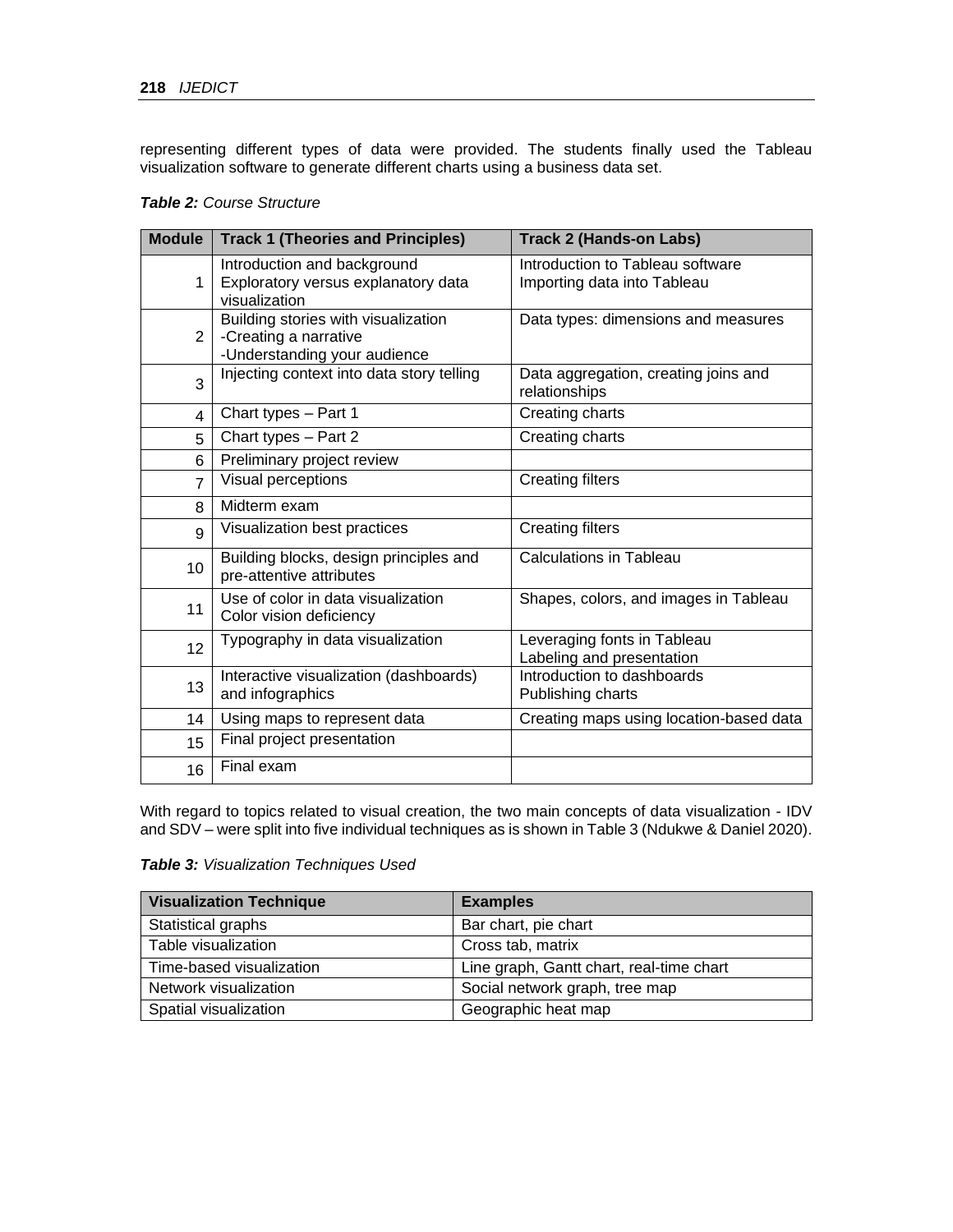#### **Pedagogic Approach of the Course**

Based on past literature, a three-pronged pedagogic approach was used in the teaching and learning process (Asamoah *et al.* 2017). The components of the three-pronged approach are sensitization, theory/principles, and practice. The sensitization component occurred much earlier in the course, concurrently with the other two components. Students were introduced to the history and background of data visualization. Whereas visualization has existed as an art since earlier civilizations (Török & Török 2019), it was imperative that students understood both its artistic and scientific evolution over multiple generations, and as an important decision-making technique.

Next, underlining concepts in data management and visuals creation were presented. With respect to visual creation, emphasis was placed on best practices for using different data visualization techniques for specific outcomes. The work of leading visualization scholars, such as Edward Tufte (Tufte 2001), was also incorporated in the examination of how to combine text, graphics, and tables as mechanisms of presenting information.

The practical component was dominated by hands-on experience, working with real-life datasets, and generating relevant insights based on defined business objectives. A key sub-goal of the course was the communication of results and insights to learners. This sub-component is vital to analytics-based implementations, where effective communication of insights enable decision makers to design effective strategies (Alhadad 2018). Another key principle emphasized was the ability to build a seamless narrative based on the analysis. This is termed as "storytelling"(Wang, Dingwall & Bach 2019).

#### **Evaluation**

Learners' understanding and competence were assessed using four main deliverables: a midterm exam, a final exam, weekly labs, and a course project. The midterm and final exams were noncomprehensive. The labs covered specific topics under discussion in each particular week. The project was comprehensive and required learners to apply concepts discussed during the entire semester. The structure for the weekly labs and project is presented in subsequent sections.

#### *Weekly Labs*

The weekly labs served as an opportunity for students to apply the course concepts in a piecemeal fashion. Each lab required students to use the Tableau visualization software to access and explore business data. They were submitted individually, although students were permitted to discuss their ideas with their colleagues. A sample of the weekly labs is provided in Appendix B. Below is a summary of the key elements for the labs:

- *Description*: For each lab, learners applied the concepts discussed in a particular week.
- *Focus*: The foci of the learning objectives were data acquisition, data cleaning and formatting, charts, and dashboard creation using visualization best practices.
- *Expected output*: The lab was accompanied with specific questions about a set of data. The output required students to develop both static and interactive visualizations. They were also required to prepare a short memo to some questions. For instance, they may be required to generate a suitable chart to represent a variable that was coded with geographic data. They are then queried on why they would use a specific chart type to represent the given data (for example, students may need to explain why they have chosen a geographic map over a heat map).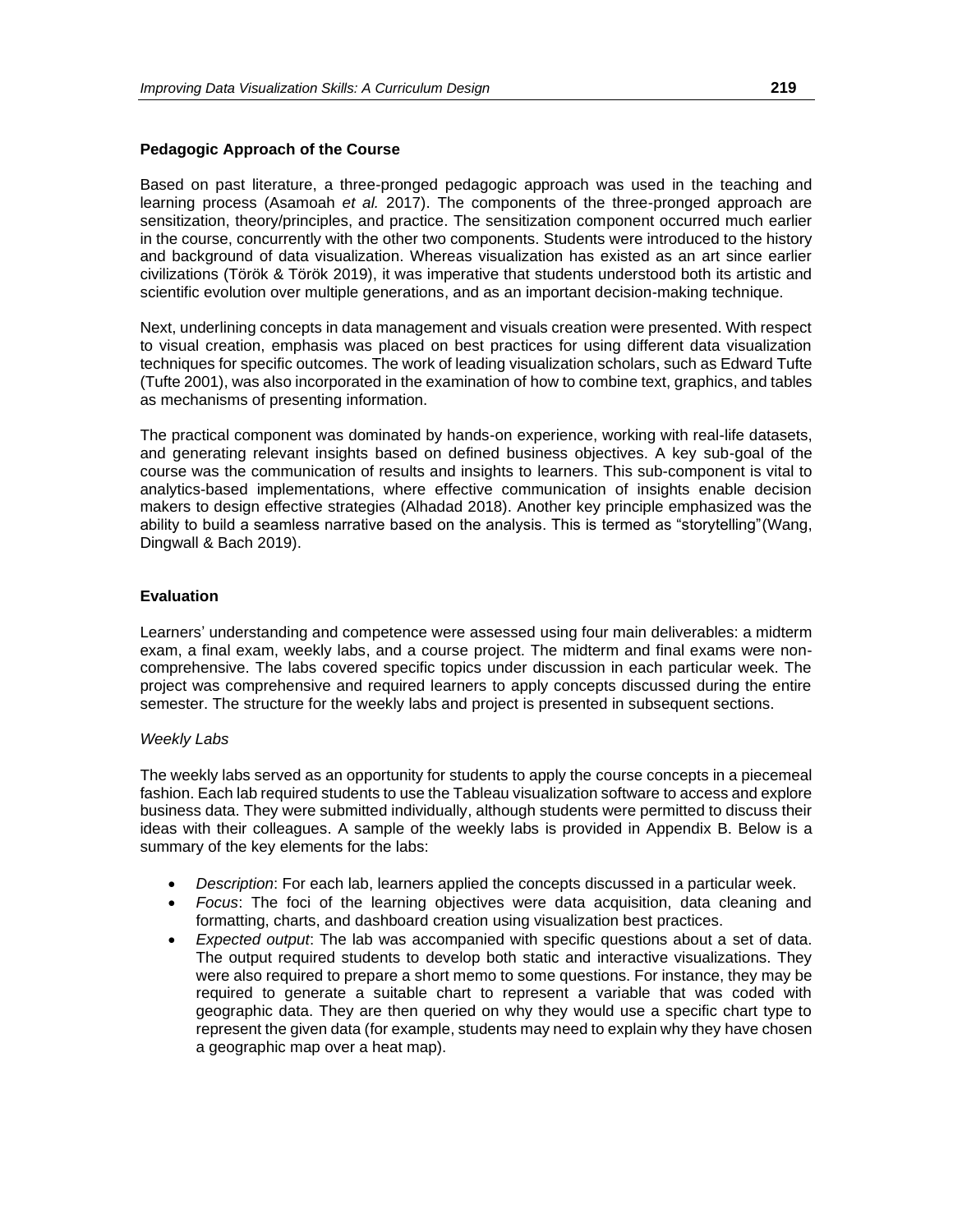• *Data*: Students were given specific data sets in an excel format. In most cases, they were required to consolidate multiple data sets, clean the data, create derived variables, and make other changes depending on the task at hand.

### *Course Project*

The project was an opportunity for the students to apply derived theoretical knowledge and practical experience to a real-life problem. Students were encouraged to form multidisciplinary teams themselves. This way, the students were able to take advantage of their colleagues' technical and non-technical skills in analyzing the problems and finding suitable solutions. Creating collaborative groups with a multidisciplinary element, especially for a visualization task, has been shown to foster creative diversity and innovation (Domik 2011).

Different projects were designed for students for each offering of the course. The project description of one of the course offerings is provided in Appendix A. A summary of the key elements for all projects is provided below:

- *Description*: Students used publicly available COVID-19 data as they explored the nature, spread, and impact of the COVID-19 pandemic since Spring 2020. The students defined a geographic boundary at the onset of the project where they focused on data from multiple countries, or only certain regions within a specific country. The groups also identified a specific target for the impact of their results. For instance, one group could be interested in the impact of COVID-19 on sports activities within a certain region, while another group could focus on COVID-19's impact on tourism.
- *Focus*: The foci of the learning objectives were data acquisition, data cleaning and formatting, charts, and dashboard creation using visualization best practices.
- *Expected output*: Students were expected to develop both static and interactive visualizations. They were also required to prepare a memo that explained their project's objective, data sets used, relevant questions asked of the data, and insights generated.
- *Data*: COVID-19 related data was used. Students were provided with preliminary data sources to start with. Depending on the domain a group chose (e.g., tourism) they could explore more relevant data from other sources to support their analyses.

For all projects, while the instructor provided sample sources of initial data sets to students for their analyses, students could seek other supporting datasets to bolster their analyses. For instance, some groups elected to explore the effect of COVID-19 on tourism in certain geographic regions in the United States. Therefore, the group sought tourism-related data from the target locations and examined how the spread of COVID-19 cases and related deaths hampered tourism activities in those locations.

### **METHOD: ASSESSMENT OF LEARNING OBJECTIVES AND EXPERIENCES**

Using an Internet-based survey instrument, students' perception of the pedagogical design for teaching data visualization was assessed to determine if the design improved their perceived data visualization competency. The instrument was adapted from Asamoah, Doran & Schiller (2020), and Brownell, Hekmat-Scafe, Singla, Chandler Seawell, Conklin Imam, Eddy, Stearns & Cyert (2015). A convenience sampling method was used for data collection. The course was open to students from all disciplines, although enrollment mostly consisted of business school students. A sample population of 121 students who were enrolled in the course was targeted. The survey instrument as shown in Table 4 consisted of 12 close-ended questions. The pre-test instrument consisted of two main categories. Items in category one comprised demographic questions while items in category two assessed the course's learning objectives using a Likert scale. The post-test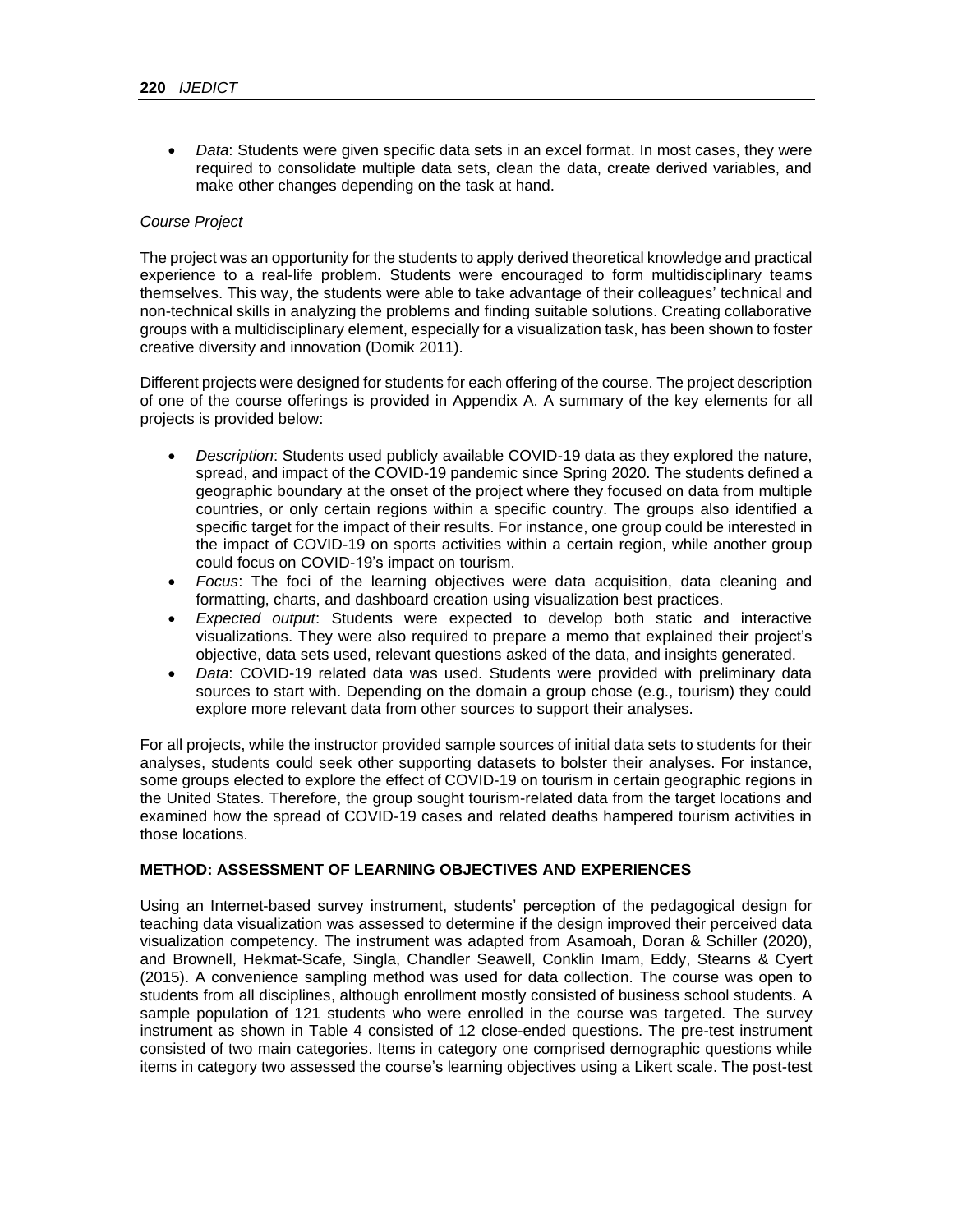utilized a Likert scale as well and comprised 27 questions in four categories. Categories one and two consisted of the post-test version of the items in the pre-test. Categories three and four, shown in Table 5, focused on students' learning experiences, and respectively zoomed into the course's components and general structure. The estimation time to complete both surveys was 20 minutes.

| Category                     | <b>Item</b><br>number | <b>Item</b>                                                                                                                                                                                                                                                                                              |
|------------------------------|-----------------------|----------------------------------------------------------------------------------------------------------------------------------------------------------------------------------------------------------------------------------------------------------------------------------------------------------|
| Demographics<br>(category 1) | 1                     | What is your gender?<br>a) Male<br>b) Female                                                                                                                                                                                                                                                             |
|                              | $\overline{2}$        | What is your age?<br>a) under 20 b) 20-24 c) 25-29 d) 30-34 e) 35-39 f)40-44 g) 45-49 h)<br>50 and over                                                                                                                                                                                                  |
|                              | 3                     | What primary degree are you pursuing?<br>a) Undergraduate b) Graduate                                                                                                                                                                                                                                    |
|                              | 4                     | For undergraduate students, what is your class level?<br>a) Freshman b) Sophomore c) Junior d) Senior                                                                                                                                                                                                    |
|                              | 5                     | For undergraduate students, what is your major?<br>a) Bachelors in Accountancy b) Bachelors in Economics c)<br>Bachelors in Entrepreneurship d) Bachelors in Finance e)<br>Management f) Bachelors in Management Information Systems g)<br>Bachelor in Marketing h) Bachelors in Supply Chain Management |
|                              | 6                     | For graduate students, what is your major?<br>a) Masters in Accountancy b) MBA c) Information Systems d)<br>Logistics and Supply Chain e) Marketing Analytics and Insights f)<br>Social and Applied Economics                                                                                            |
| Learning<br>objectives       |                       | On a scale from 1(low) to 5 (high) to what extent are the following<br>true:                                                                                                                                                                                                                             |
| (category 2)                 | $\overline{7}$        | I am proficient in using Tableau for visualization                                                                                                                                                                                                                                                       |
|                              | 8                     | I can process data (clean, format, join etc.) thoroughly for<br>visualization                                                                                                                                                                                                                            |
|                              | 9                     | I understand the background and history of visualization                                                                                                                                                                                                                                                 |
|                              | 10                    | I understand the role of visualization to support decision-making in<br>my discipline                                                                                                                                                                                                                    |
|                              | 11                    | I understand how to choose different visualization techniques/chart<br>types to represent a specific data and problem                                                                                                                                                                                    |
|                              | 12                    | I am comfortable in preparing and communicating visualization<br>results in a way that supports decision-making                                                                                                                                                                                          |

*Table 4: Categories and Items for both Pre-test and Pos-test Items*

Specifically, category three assessed students' experience with individual course components using items adapted from Brownell et al. (2015). The items were categorized into different themes: *course project, multidisciplinary collaboration and communication, theory, principles, concepts, exam*, and *weekly practice*. Assessing the effect of multidisciplinary collaboration on the learning experience was essential as the target population consisted of students from multiple backgrounds and majors. Also, it was deemed worthwhile to assess students' learning experience with the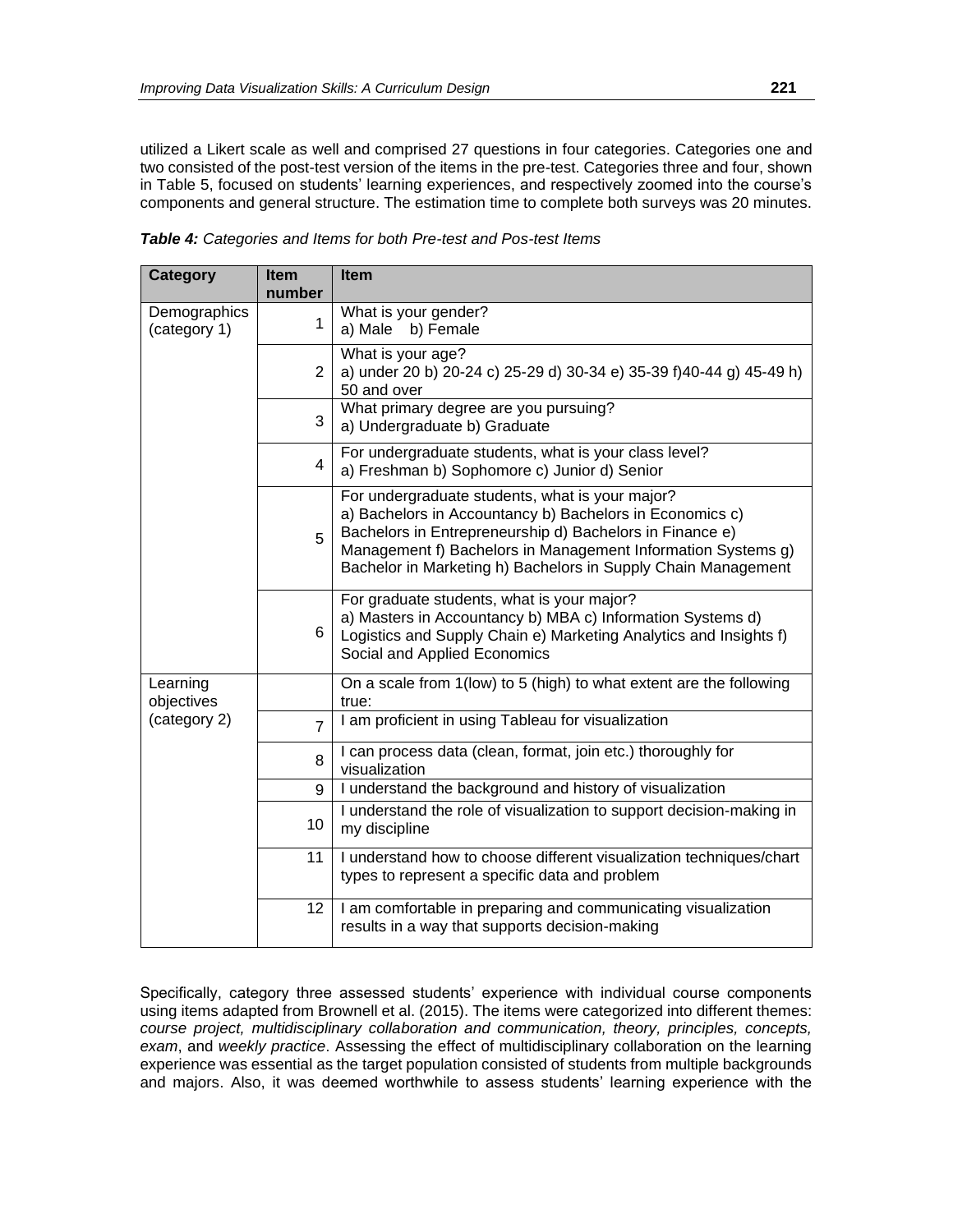communication component of the course. A key soft skill for an efficient data visualization professional is the ability to effectively communicate results and insights through avenues such as reports and presentations. To that end, whether students were satisfied with the curriculum designed to improve their communications skills was also assessed. In category four, using items adapted from Asamoah, Doran, & Schiller (2020), students' general impression about the course's structure such as workload and testing procedures was also assessed. A 5-point Likert-type scale ranging from low (1) to high (5) was used in the instrument.

| Category                                         | <b>Item</b><br>number | <b>Item</b>                                                                                                                                       | <b>Theme</b>                       |
|--------------------------------------------------|-----------------------|---------------------------------------------------------------------------------------------------------------------------------------------------|------------------------------------|
| Learning<br>experience -<br>Course<br>components |                       | On a scale from 1(low) to 5 (high), to what extent<br>did the following aspects of the course improve<br>your knowledge about data visualization? |                                    |
| (category 3)                                     | 13                    | Collecting and managing data as part of the<br>course project                                                                                     | Course project                     |
|                                                  | 14                    | Analyzing and creating charts as part of the<br>course project                                                                                    |                                    |
|                                                  | 15                    | Communicating the results of the course project in<br>a class presentation                                                                        | Multidisciplinary<br>collaboration |
|                                                  | 16                    | Group collaborations to complete class<br>assignments and course project                                                                          | and<br>communication               |
|                                                  | 17                    | Weekly theory lectures and presentations                                                                                                          | Theory,                            |
|                                                  | 18                    | <b>Student presentations</b>                                                                                                                      | principles, and<br>concepts        |
|                                                  | 19                    | Exam                                                                                                                                              | Exam                               |
|                                                  | 20                    | Weekly hands-on labs                                                                                                                              | Weekly practice                    |
| Learning<br>experience -                         |                       | On a scale from 1(low) to 5 (high) to what extent<br>are the following true:                                                                      |                                    |
| General<br>structure                             | 21                    | I learned a lot in this course                                                                                                                    | General                            |
| (category 4)                                     | 22                    | The workload was appropriate for the hours of<br>credit                                                                                           | learning<br>experience             |
|                                                  | 23                    | Assignments were relevant and useful                                                                                                              |                                    |
|                                                  | 24                    | Testing and evaluation procedures were good                                                                                                       |                                    |
|                                                  | 25                    | Students were adequately involved                                                                                                                 |                                    |
|                                                  | 26                    | This course was worthwhile to me                                                                                                                  |                                    |
|                                                  | 27                    | Overall, this was a good course                                                                                                                   |                                    |

*Table 5: Categories and Items for Post-test Items Only*

#### **ANALYSES AND RESULTS**

In accordance with the research aim, objectives, and research question(s), this study sought to assess the design and development of a curriculum to improve data visualization skills. The analyses and the results are presented below.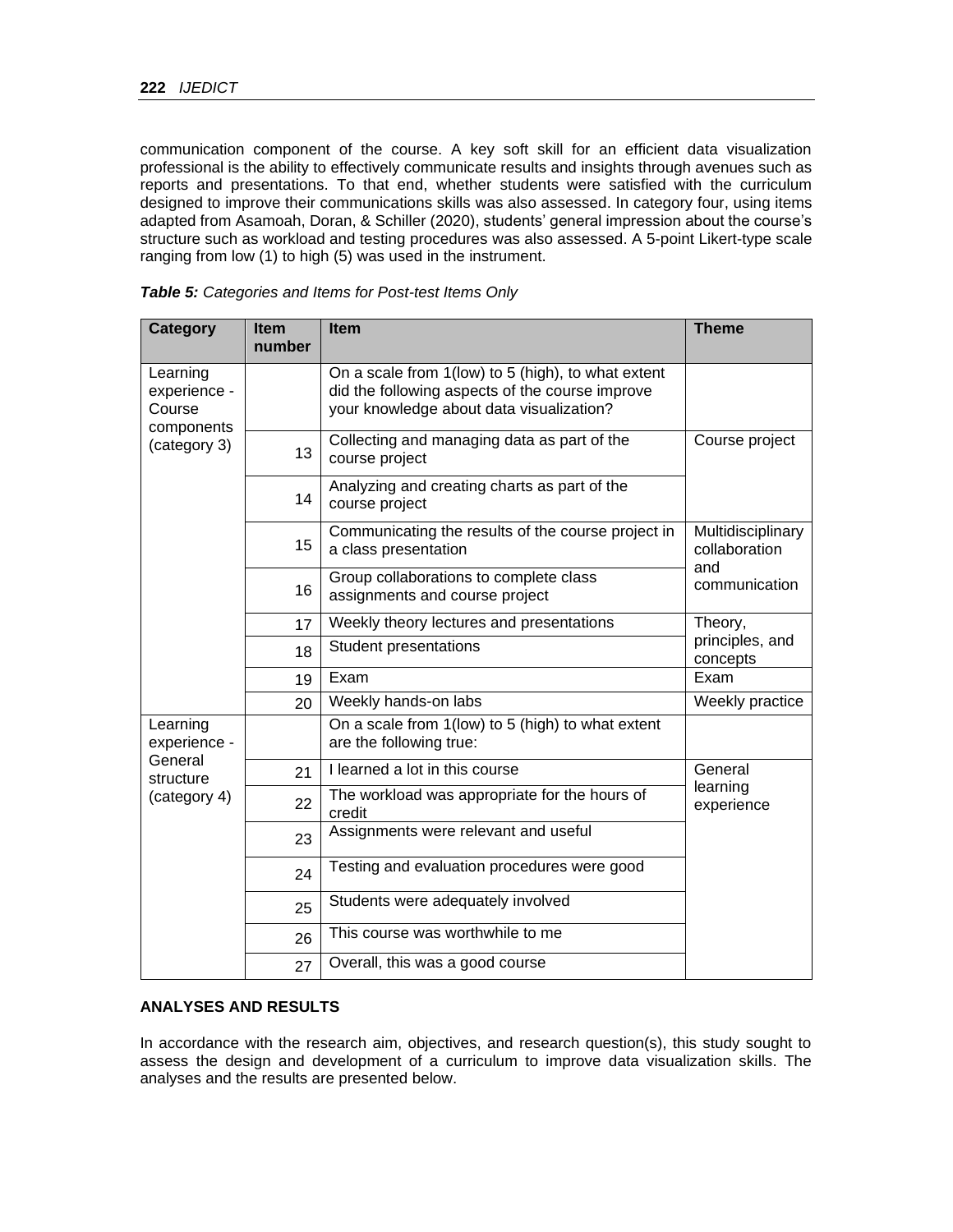#### **Statistical Analyses and Results**

In total, 67 learners responded to the survey. Table 6 presents a summary of the responses to the demographic questions. The table indicates that most of the respondents were undergraduate seniors. All the graduate students were Accountancy majors, while the undergraduate students were mostly Accountancy, Finance, Management Information Systems, and Marketing majors. The others were Economics, Management, or Supply Chain Management majors. Most of the learners were males, while a majority ranged between 20 and 24 years of age.

| <b>Item</b>                      | Percentage | <b>Item</b>                              | <b>Percentage</b> |
|----------------------------------|------------|------------------------------------------|-------------------|
| Gender                           |            | <b>Degree</b>                            |                   |
| Male                             | 60.29      | Undergraduate                            | 82.35             |
| Female                           | 39.71      | Graduate                                 | 17.65             |
| Age                              |            | Undergraduate major                      |                   |
| Under 20 years                   | 0.00       | Accountancy                              | 17.86             |
| 20-24 years                      | 79.41      | Economics                                | 5.36              |
| 25-29 years                      | 13.24      | Entrepreneurship                         | 0.00              |
| 30-34 years                      | 2.94       | Finance                                  | 17.86             |
| 35-39 years                      | 4.41       | Management                               | 5.36              |
| 40-44 years                      | 0.00       | Management Information<br><b>Systems</b> | 35.71             |
| 45-50 years                      | 0.00       | Marketing                                | 14.29             |
| 50 years and over                | 0.00       | Supply Chain Management                  | 3.57              |
| Graduate students' major         |            | Undergraduate degree level               |                   |
| Accountancy                      | 100.00     | Freshman                                 | 0.00              |
| <b>Information Systems</b>       | 0.00       | Sophomore                                | 0.00              |
| Logistics and Supply Chain       | 0.00       | Junior                                   | 7.14              |
| Marketing Analytics and Insights | 0.00       | Senior                                   | 92.86             |
| Social and Applied Economics     | 0.00       |                                          |                   |

| Table 6: Summarized Demographic Table |
|---------------------------------------|
|---------------------------------------|

Table 7 shows the results of the assessment of students' learning objectives. Students' perceived competencies in data visualization concepts and practice before and after the course were examined. Using paired t-tests, the study examined if students' perceived competencies improved at the end of the course after exposing them to the course's pedagogical content and design. As shown in Table 7, each learning objective has a corresponding question item in the survey except for the objectives under the data management category. This was because students' competencies in data acquisition, cleaning and preparation encompasses complex data sets as well, and hence one question item was sufficient in testing the two objectives under the data management category. Table 7 indicates that for all items, students perceived significant improvements in their competencies (p<0.0001).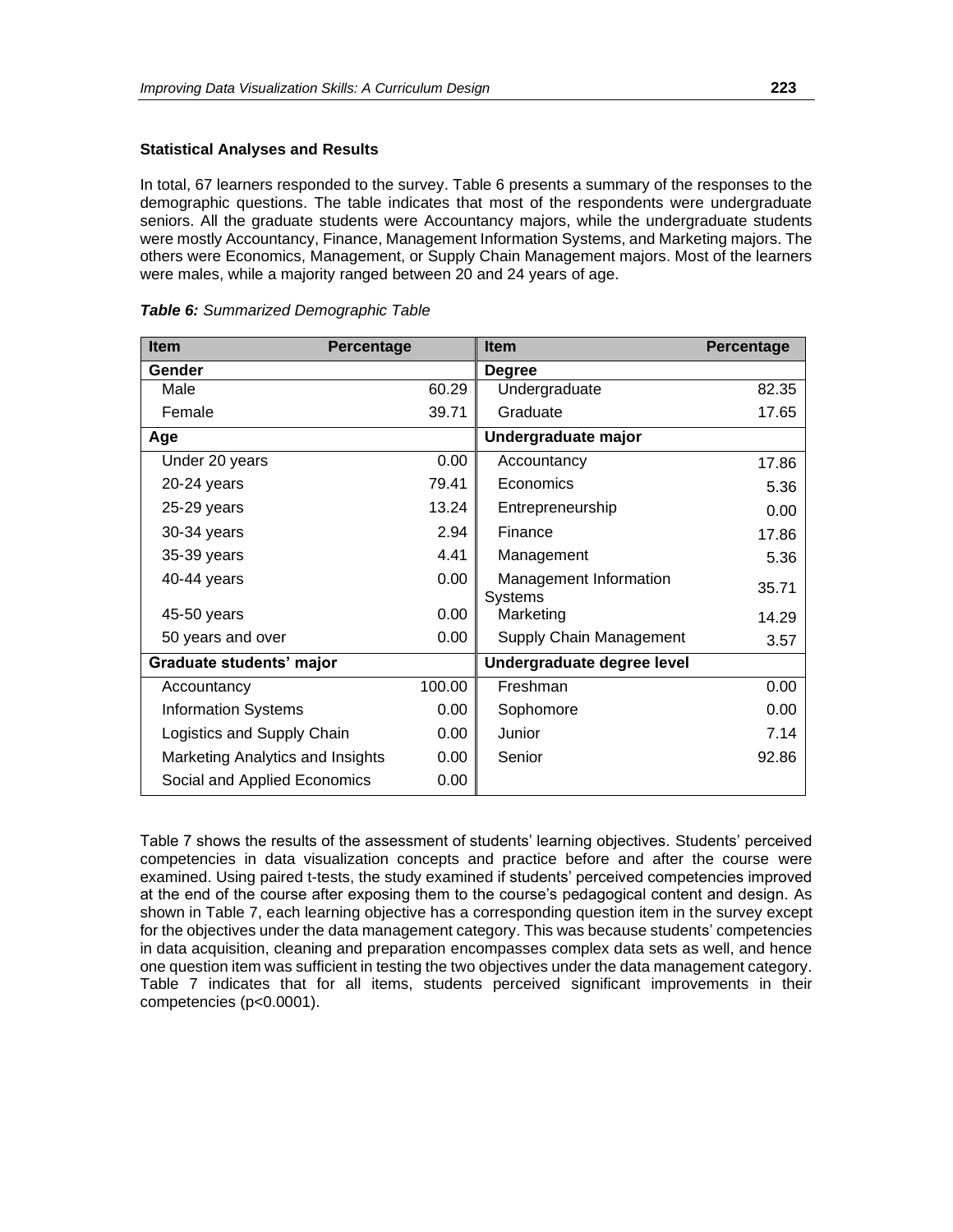| <b>Item</b><br>number | <b>Category</b>                                  | <b>Item</b>                                                                                                               | Pre-<br>mean | Post-<br>mean | p-value  |
|-----------------------|--------------------------------------------------|---------------------------------------------------------------------------------------------------------------------------|--------------|---------------|----------|
| $\overline{7}$        | Overview and<br>justification                    | understand the background and<br>history of visualization                                                                 | 1.91         | 3.72          | < 0.0001 |
| 8                     | Overview and<br>justification                    | understand the role of<br>visualization to support decision-<br>making in my discipline                                   | 3.00         | 4.30          | < 0.0001 |
| $\mathbf{Q}$          | Data<br>management                               | can process data (clean, format,<br>join etc.) thoroughly for visualization                                               | 2.28         | 3.75          | < 0.0001 |
| 10 <sup>°</sup>       | Principles,<br>techniques, and<br>best practices | understand how to choose<br>different visualization<br>techniques/chart types to represent<br>a specific data and problem | 2.67         | 4.25          | < 0.0001 |
| 11                    | Principles,<br>techniques, and<br>best practices | am proficient in using Tableau for<br>visualization                                                                       | 1.55         | 3.57          | < 0.0001 |
| 12                    | Communication                                    | I am comfortable in preparing and<br>communicating visualization results<br>in a way that supports decision-<br>making    | 2.45         | 4.00          | < 0.0001 |

*Table 7: Pre-Test and Post-Test Mean Comparisons for Learning Objectives*

In addition to the learning objectives, Table 8 portrays students' learning experiences for specific components of the course. These items were only in the post-test. The table shows the mean scores and standard deviations of the responses. Table 8 also reflects the percentage of responses that were rated as 4 and 5. Except for the exam component, the mean scores of all the responses exceed 3.5. Also, for all the components except the exam, most of the respondents rated the component as either a 4 or a 5. While the respondents favorably rated the exam component, they did not find it an overwhelmingly relevant course component.

| <b>Item</b><br>number | <b>Item</b>                                                                | <b>Mean</b> | Std. dev. | 4 and 5 ratings<br>$(\%)$ |
|-----------------------|----------------------------------------------------------------------------|-------------|-----------|---------------------------|
| 13                    | Collecting and managing data as part<br>of the course project              | 3.76        | 1.05      | 62.12                     |
| 14                    | Analyzing and creating charts as part<br>of the course project             | 4.15        | 0.91      | 72.72                     |
| 15                    | Communicating the results of the<br>course project in a class presentation | 3.85        | 1.03      | 62.12                     |
| 16                    | Group collaborations to complete class<br>assignments and course project   | 3.92        | 1.09      | 66.70                     |
| 17                    | Weekly theory lectures and<br>presentations                                | 3.53        | 1.26      | 53.08                     |
| 18                    | Student presentations                                                      | 3.71        | 0.95      | 59.09                     |
| 19                    | Exam                                                                       | 3.17        | 1.05      | 33.34                     |
| 20                    | Weekly hands-on labs                                                       | 3.92        | 1.09      | 72.73                     |

*Table 8: Learning Experience Results About Specific Course Components*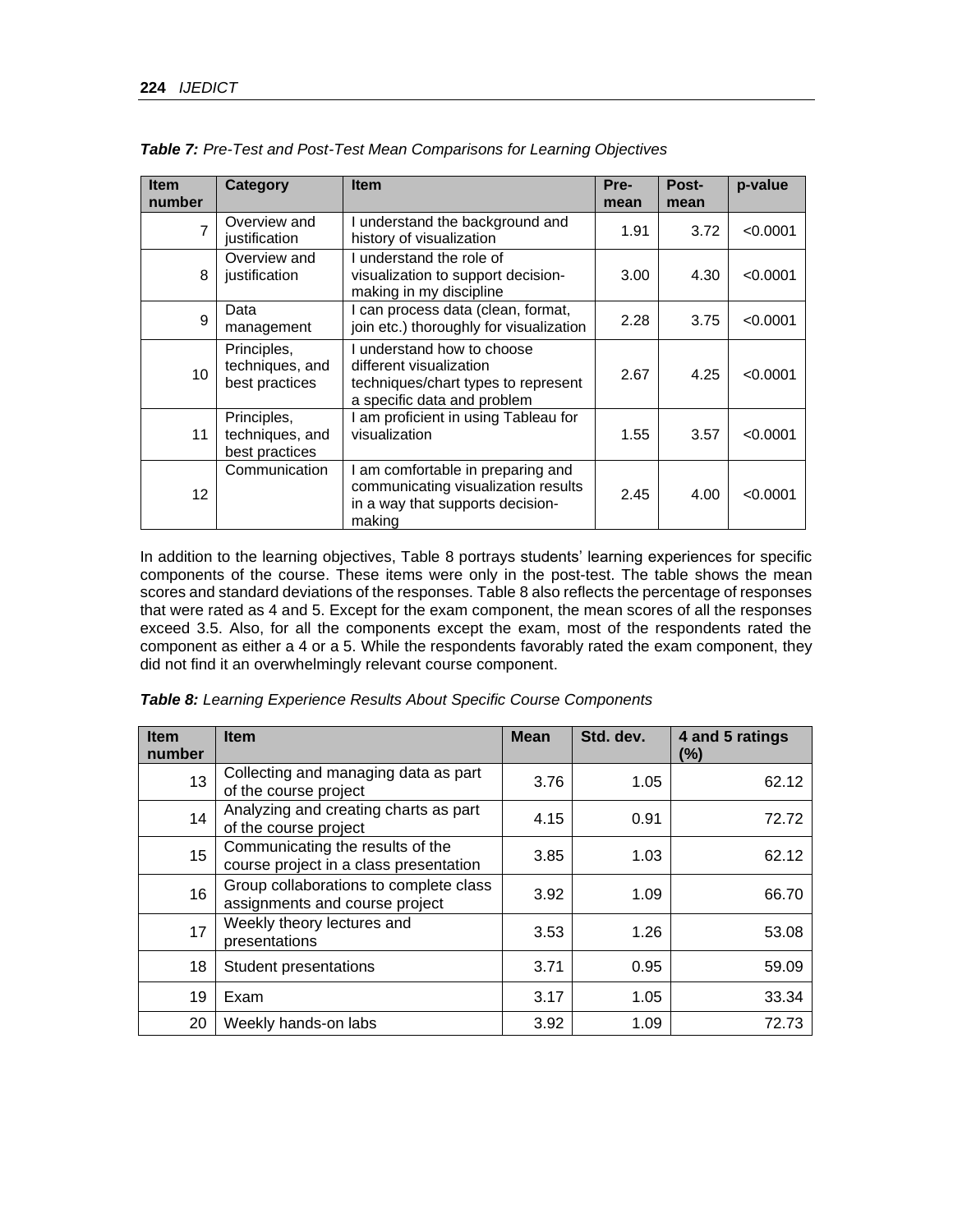| <b>Item</b><br>number | <b>Item</b>                                             | <b>Mean</b> | Std. dev. | 4 and 5<br>ratings (%) |
|-----------------------|---------------------------------------------------------|-------------|-----------|------------------------|
| 21                    | learned a lot in this course                            | 3.95        | 0.91      | 69.70                  |
| 22                    | The workload was appropriate for the hours<br>of credit | 4.17        | 0.88      | 78.78                  |
| 23                    | Assignments were relevant and useful                    | 4.02        | 0.84      | 74.24                  |
| 24                    | Testing and evaluation procedures were<br>good          | 3.70        | 1.06      | 60.61                  |
| 25                    | Students were adequately involved                       | 3.91        | 0.95      | 66.67                  |
| 26                    | This course was worthwhile to me                        | 4.12        | 0.96      | 74.24                  |
| 27                    | Overall, this was a good course                         | 4.20        | 0.87      | 80.30                  |

*Table 9: Results for General Course Learning Experience*

With respect to students' general learning experiences, Table 9 shows a mean score that is approximately 4. In addition, except for testing and evaluation procedures, close to 70% of the respondents rated each item in the top 2 categories. As compared to the other learning experiences, a smaller number of respondents favored the testing and evaluation procedures.

#### **DISCUSSION**

In accordance with the research aim, objectives, and research question(s), this study sought to assess the design and development of a curriculum to improve data visualization skills. The study also explored key components for effectively teaching a data visualization course. Previous studies suggest that data visualization have been mainly taught in computer science curricula due to the computational skills needed to build modern charts (Nolan & Temple Lang 2010; Ceri 2018; Ryan *et al.* 2019). Industry has made similar assumptions and implications, given the overwhelming amount of job postings that list data visualization skills in tandem with traditional computer science skills such as programming and web development (Ryan *et al.* 2019). However, this narrative has broadened to include other disciplines (including business).

Given the inherent requirement for both technical and non-technical skills for generating deep insights about data, benefits of data visualization as an analytics tool can be accessed by multiple disciplines, including business. Knowledge gained could be rewarding to a mix of both technical and non-technical learners, given that teams who accomplish data visualization tasks in organizations require diverse and overlapping skills (Walny, Frisson, West, Kosminsky, Knudsen, Carpendale & Willett 2019). As shown in Table 6, there was general interest from multiple disciplines in the course. Factors such as accreditation requirements and required skills for accountancy, finance, management information systems, and marketing jobs have increased students' interest in learning more about the application of data visualization to decision-making.

As a research objective, the study explored if the curriculum design and pedagogic approach improved students' perceived competence in data visualization skills. The research objective of this study correlates with the learning objectives identified for the course as shown in Table 1. Furthermore, the learning objectives were operationalized with specific survey questions as shown in Table 7.

The results show that the curriculum design helped students achieve competency in data processing and preparation, which is a key requirement for effective data analysis. In addition, students were able to leverage requisite domain knowledge to effectively prepare data for analysis.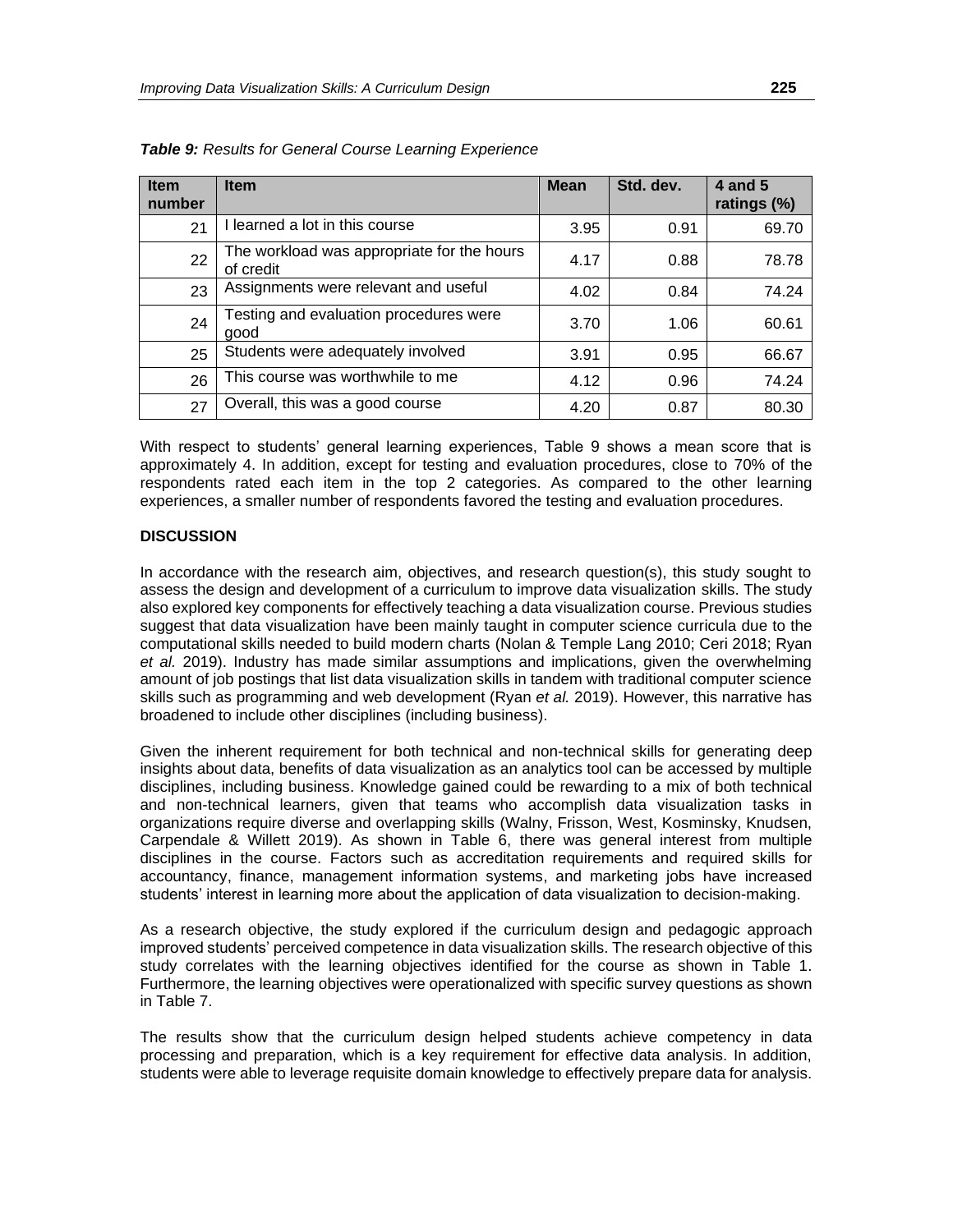Consistent with the data analytics discipline, encouraging students to understand and use the requisite domain knowledge was vital to generating relevant visuals during data analysis (Waller & Fawcett 2013). The course design also helped students improve their proficiency in visualization techniques to create relevant charts to support decision-making. Students understood when and why to choose different types of charts and visualization techniques to achieve a specific outcome. This decision-making skill is vital for generating and preparing effective reports and communicating relevant results to stakeholders so they can make the right business and technical decisions.

The data in Table 6 shows that, whereas a majority of students were management information systems majors, there was an appreciable number of students from other disciplines such as finance and accountancy. The interdisciplinary structure of the course made it feasible for students to benefit from the data visualization concepts taught in the course. Students from multiple backgrounds had the opportunity to interreact and share ideas on relevant assignments which is consistent with what some of the prior research studies have promoted for a data visualization curriculum (Elmqvist & Ebert 2012; Owen *et al.* 2013). Interdisciplinarity is vital since traditionally, data visualization concepts borrow from a disparate and broad spectrum of courses. Elmqvist & Ebert (2012) noted that an interdisciplinary approach to data visualization should leverage topics in areas such as knowledge discovery, cognitive and perceptual science, statistical analysis, and data management. These concepts were discussed as part of the topics outlined in the course. Learners agreed that their skills in the related topics improved significantly.

In Table 7 the data shows that learners significantly improved on their skills in using specialized Tableau visualization software to generate relevant visualization products. This is consistent with data visualization needs in both academia and industry (Ryan *et al.* 2019; Walny *et al.* 2019). The emphasis on Tableau hands-on competency was included in the course because, whereas underlying theories and concepts may be persistent as compared to ever-changing software tools, the software tools presented a viable means to operationalize the theories discussed in the course. Besides, since Tableau is one of the leading data visualization software in the data analytics discipline, students who gain relevant software knowledge can hit the ground running and assimilate easily into new roles that require data visualization skills. For instance, in a survey conducted by Ryan *et al.* (2019), Tableau was listed as a job requirement in 41% of job postings out of a total of 30,000 job postings that mentioned data visualization.

In addition to understanding if students' competencies significantly improved based on the curriculum design, students' perception about their learning experiences in the course was also explored. These learning experiences were categorized into two main parts. First, students learning experiences regarding the individual components of the course, and next, students' general learning experiences about the course. The survey instrument was adapted from Asamoah, Doran & Schiller (2020) and Brownell *et al.* (2015).

Students perceived the various components of the course as vital to favorably enhancing their learning experiences (Table 8). For instance, data collection and management, data analyses and visual creation, and communication of results were some of the most highly favored components of the course. This is a significant outcome because these three components constitute some of the key functions of a data analytics project (Azevedo & Santos 2008). Consequently, skills learned in the data visualization course can be transferred by learners to improve an organization's entire data analytics posture and investment.

In addition, exercises and group collaboration were highly-favored components of the course. Students favored the hands-on and practical nature of the curriculum design. The ability to gain not just theoretical knowledge, but also practical skills is an integral component of several visualization and analytics-based courses (Mcquaigue, Burlinson, Subramanian, Saule & Payton 2018; Qasim & Kharbat 2020). Learners found the hands-on structure of the weekly labs to be critical since it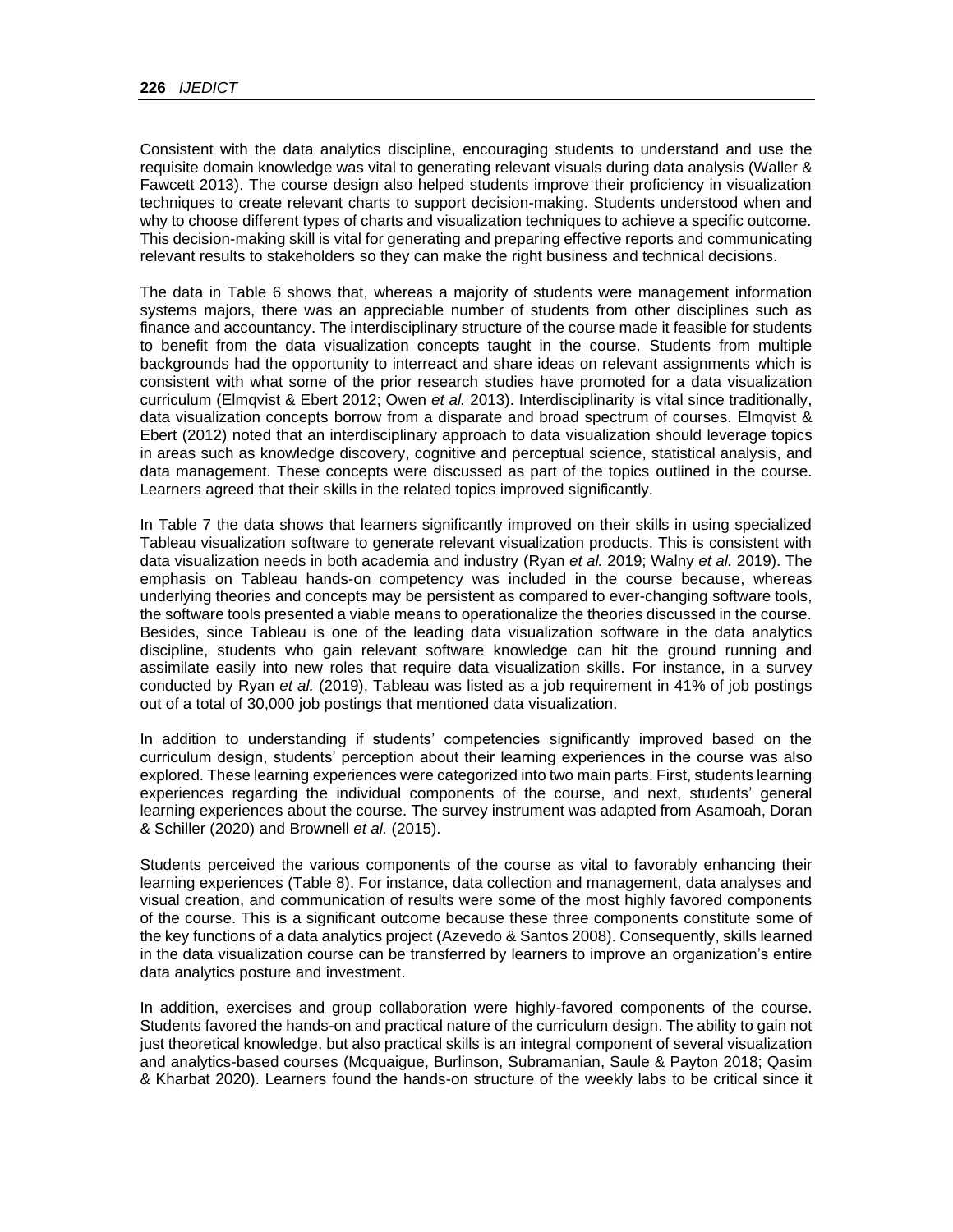helped them to easily apply relevant concepts to the course project. This is consistent with prior research which shows that by including hands-on and group collaborative assignments in a curriculum, learners are typically able to assimilate concepts much faster and longer (Taylor & Rohrer 2010; Luo 2020; Maeko 2020).

Relative to other components, however, students neither favored the exam component nor the testing procedures in the course as shown in Tables 8 and 9 respectively. This could be attributed to the expectation that students generally do not perceive exams as an effective evaluation method (Sletten 2021). Exams mostly focus on memorization of visualization knowledge whereas other assessment methods such as labs, enhances learners' ability to analyze, evaluate, and generate solutions to problems. Also, as compared to other forms of assessment such as course projects and term paper reviews, exams do not allow flexibility and easy transition of courses to alternative delivery modes in emergency situations (Sletten 2021). An example is the sudden pivot to virtual course delivery by academic institutions during the COVID-19 pandemic. Hence, the use of exams as a key evaluation component for data visualization courses should be carefully reviewed by instructors. In situations where its use is imperative to the overall delivery of the course content, instructors may consider assigning less percentage points to it as part of the overall course grade.

Generally, the students agreed that they learned a lot in the course and that the workload and assignments were respectively appropriate and relevant for their learning (Table 9). They perceived their involvement, especially in the group projects, as vital to improving their data visualization competence. Finally, they also perceived the assignments as relevant and useful.

#### **CONCLUSION**

In summary, data visualization is common in academia and in research environments. However, its application has been shown to be vital in industry applications and for managerial decisionmaking as well (Heer & Shneiderman 2012). Previous studies have shown that data analytics and business intelligence constitute some of the key Information Technology (IT) investment areas in organizations (Thouin, Hefley & Raghunathan 2018; Wang, Yeoh, Richards, Wong & Chang 2019; Qasim & Kharbat 2020).

In this study, a curriculum was designed for teaching data visualization as a pillar for data analytics and business intelligence in organizations and businesses. The pedagogic approach using a survey instrument was also tested. The results show that leaners perceived an increased competency in data visualization skills due to the data visualization curriculum approach and design. Students also generally favored the various components of the course as well as the structure. The learners agreed that their learning experiences were enhanced.

Although data visualization courses are not new in academia, there have been several forms proposed without support for how such courses will improve leaners' skills as far as the application of data visualization concepts to data analytics is concerned (Mcquaigue *et al.* 2018). This study is significant because it presents a data visualization course that was designed and further tested to ensure that learners' skills would be improved. This study also helps chart the path for future pedagogical studies in data visualization. It will help both academia and industry practitioners decide what relevant components to include in a data visualization course.

In recognizing the limitations of this study, it is noted that while data visualization is a fundamental skill for analyzing data and generating insights, there are other related skills that enhance its effectiveness. Skills in data management and programming, such as Structured Query Language and Python, are relevant to data visualization applications as well. However, the role of such related skills and tools were not accounted for in this study. Subsequent studies should focus on a broader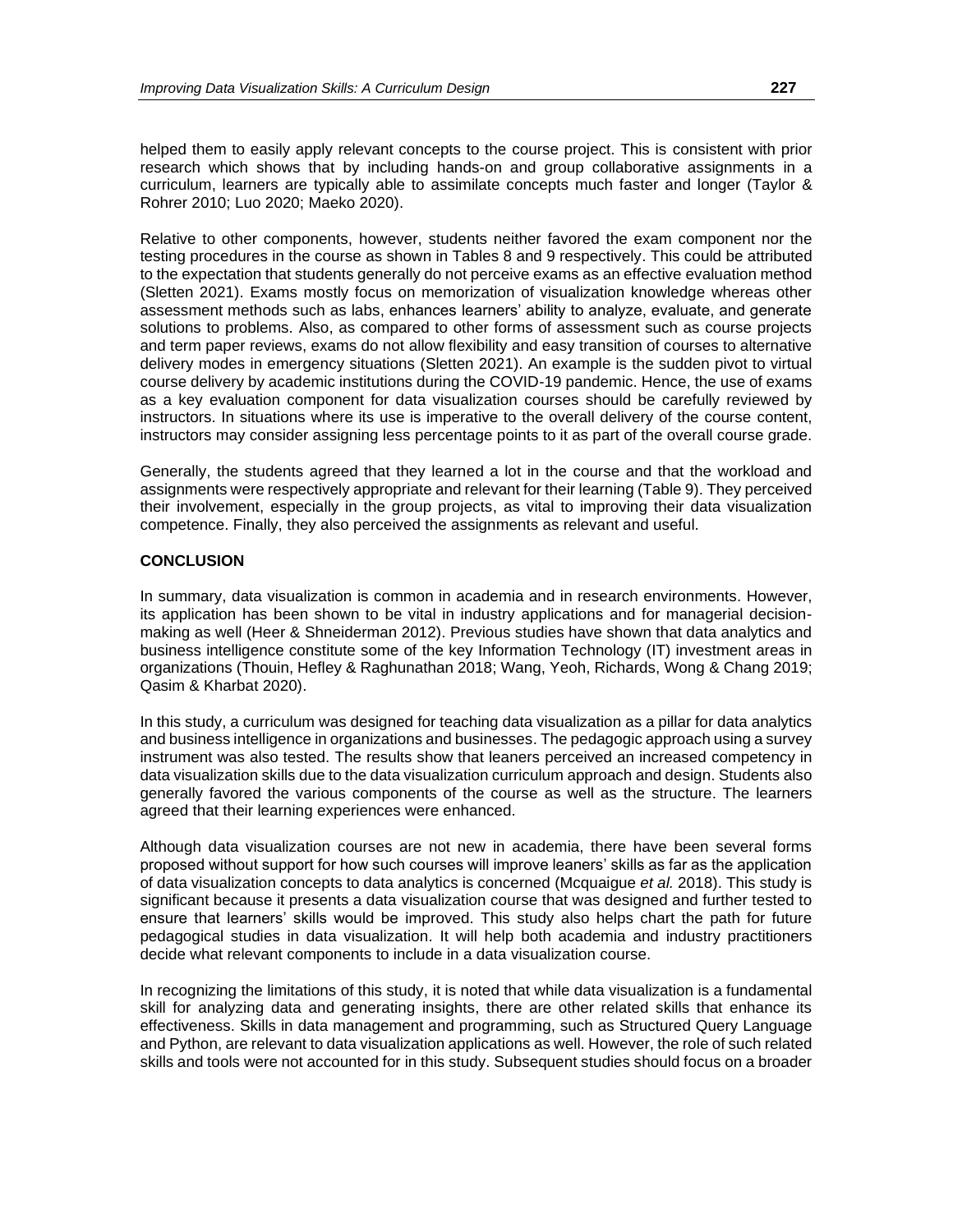view of data visualization pedagogy, with respect to accompanying tools and skills that enhance its effectiveness.

Also, as a limitation, the curriculum was tested on a convenience sample of students. Even though this could affect the external validity of the study, as a pedagogical study, a student sample was relevant for the study's objective. When the results are extended to the development of data visualization curriculum in a different context, a relevant and more representative sample should be used so as to maintain the external validity of the results.

In both academia and industry, curriculum in data visualization is being promoted as a relevant analytics tool for leveraging IT capabilities for decision-making (Kokina, Pachamanova & Corbett 2017). Data visualization, as part of business analytics is a resource-intensive tool (Wang *et al.* 2019). In order for an organization to maximize its IT investments in data visualization, employees with the right skills should be trained to generate innovate insights from business data. This course supports such efforts by designing a data visualization curriculum that would help improve the data visualization skills of leaners from multiple backgrounds.

### **REFERENCES**

- Adams, A., Boersema, T. and Mijksenaar, M. (2010). "Warning symbology". *Information Design Journal*, vol. 18, no. 2, pp. 94–106. doi: 10.1075/idj.18.2.01ada.
- Alhadad, S. S. J. (2018). "Visualizing data to support judgement, inference, and decision making in learning analytics: Insights from cognitive psychology and visualization science". *Journal of Learning Analytics*, vol. 5, no. 2, pp. 60–85.
- Asamoah, D. A., Sharda, R., Hassan Zadeh, A. and Kalgotra, P. (2017). "Preparing a data scientist: A pedagogic experience in designing a big data analytics course". *Decision Sciences Journal of Innovative Education*, vol. 15, no. 2, pp. 161–190. doi: 10.1111/dsji.12125.
- Asamoah, D. A., Doran, D. and Schiller, S. (2020). "Interdisciplinarity in Data Science Pedagogy: A Foundational Design". *Journal of Computer Information Systems*, vol. 60, no. 4, pp. 370–377. doi: 10.1080/08874417.2018.1496803.
- Azevedo, A. and Santos, M. F. (2008). "KDD, SEMMA and CRISP-DM: A Parallel Overview" in *IADIS European Conference Data Mining*, pp. 182–185. Available at: http://recipp.ipp.pt/handle/10400.22/136.
- Brownell, S. E., Hekmat-Scafe, D. S., Singla, V., Chandler Seawell, P., Conklin Imam, J. F., Eddy, S. L., Stearns, T., Cyert, M. S. (2015). "A High-Enrollment Course-Based Undergraduate Research Experience Improves Student Conceptions of Scientific Thinking and Ability to Interpret Data". *CBE-Life Sciences Education*, vol. 14, no. 2.
- Ceri, S. (2018). "On the role of statistics in the era of big data: A computer science perspective". *Statistics & Probability Letters*, vol. 136, pp. 68–72.
- Domik, G. (2011). "Fostering Collaboration and Self-Motivated Learning: Best Practices in a One-Semester Visualization Course". *IEEE Computer Graphics and Applications*, vol. 32, no. 1, pp. 87–91.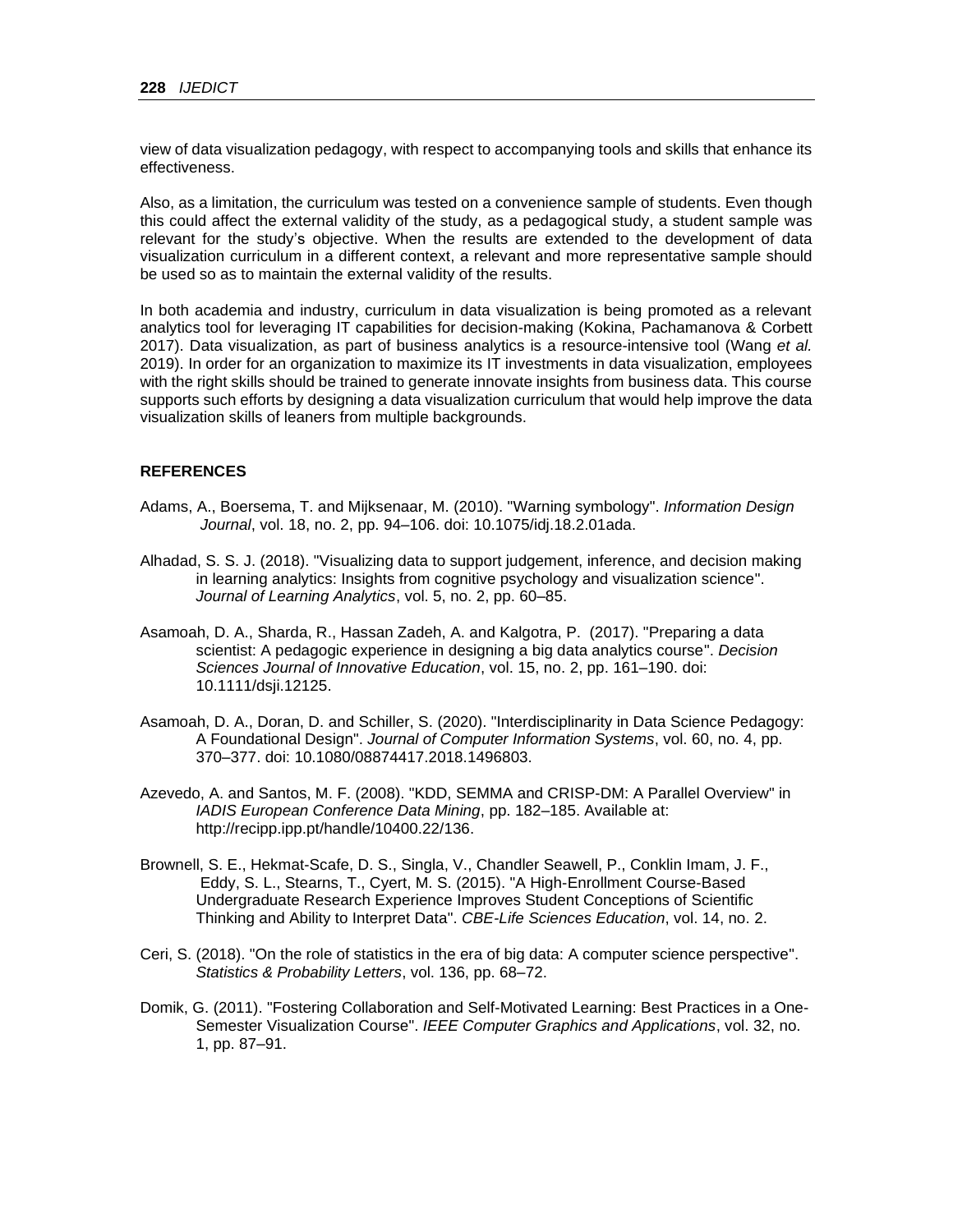- Dong, T. and Triche, J. (2020). "A Longitudinal Analysis of Job Skills for Entry-Level Data Analysts". *Journal of Information Systems Education*, vol. 31, no. 4, p. 312.
- Elmqvist, N. and Ebert, D. S. (2012). "Leveraging multidisciplinarity in a visual analytics graduate course". *IEEE computer graphics and applications*, vol. 32, no. 3, pp. 84–87.
- Erbacher, R. F. and Forcht, K. A. (2010). "Combining visualization and interaction for scalable detection of anomalies in network data". *Journal of Computer Information Systems*, vol. 50, no. 4, pp. 117–126.
- Gupta, B., Goul, M. and Dinter, B. (2015). "Business Intelligence and Big Data in Higher Education: Status of a Multi-Year Model Curriculum Development Effort for Business School Undergraduates, MS Graduates, and MBAs". *Communications of the Association for Information Systems*, vol. 36, no. 23, pp. 449–476.
- Heer, J. and Shneiderman, B. (2012). "Interactive Dynamics for Visual Analysis". *Queue*, vol. 10, no. 2, pp. 30–55.
- Janvrin, D. J., Raschke, R. L. and Dilla, W. N. (2014). "Making Sense of Complex Data using Interactive Data Visualization". *Journal of Accounting Education*, vol. 32, no. 4, pp. 31– 48.
- Kokina, J., Pachamanova, D. and Corbett, A. (2017). "The Role of Data Visualization and Analytics in Performance Management: Guiding Entrepreneurial Growth Decisions". *Journal of Accounting Education*, vol. 38, pp. 50–62.
- Lo, L. Y. H., Ming, Y. and Qu, H. (2019). "Learning Vis Tools: Teaching Data Visualization Tutorials", in *2019 IEEE Visualization Conference, VIS 2019*. Vancouver: IEEE. doi: 10.1109/VISUAL.2019.8933751.
- Luo, B. (2020). "The influence of teaching learning techniques on students' long-term learning behavior". *Computer Assisted Language Learning*, vol. 33, no. 4, pp. 388–412.
- Maeko, M. S. A. (2020). "Teaching and Learning Through Hands-on Activities in Civil Technology Teacher Training Programmes at South African Universities". *Journal of Human Ecology*, vol. 71, no. 1–3, pp. 38–48. doi: 10.31901/24566608.2020/71.1-3.3182.
- Mcquaigue, M., Burlinson, D., Subramanian, K., Saule, E. and Payton, J. (2018). "Visualization, assessment and analytics in data structures learning modules", in *Proceedings of the 49th ACM Technical Symposium on Computer Science Education*. Baltimore, pp. 864– 869.
- Miah, S. J., Solomonides, I. and Gammack, J. G. (2020). "A design-based research approach for developing data-focussed business curricula". *Education and Information Technologies*, vol. 25, no. 1, pp. 553–581.

Microsoft (2020). "Power BI". Redmond, WA: Microsoft.

Näykki, P. and Järvelä, S. (2008). "How pictorial knowledge representations mediate collaborative knowledge construction in groups". *Journal of Research on Technology in Education*, vol. 40, no. 3, pp. 359–387. doi: 10.1080/15391523.2008.10782512.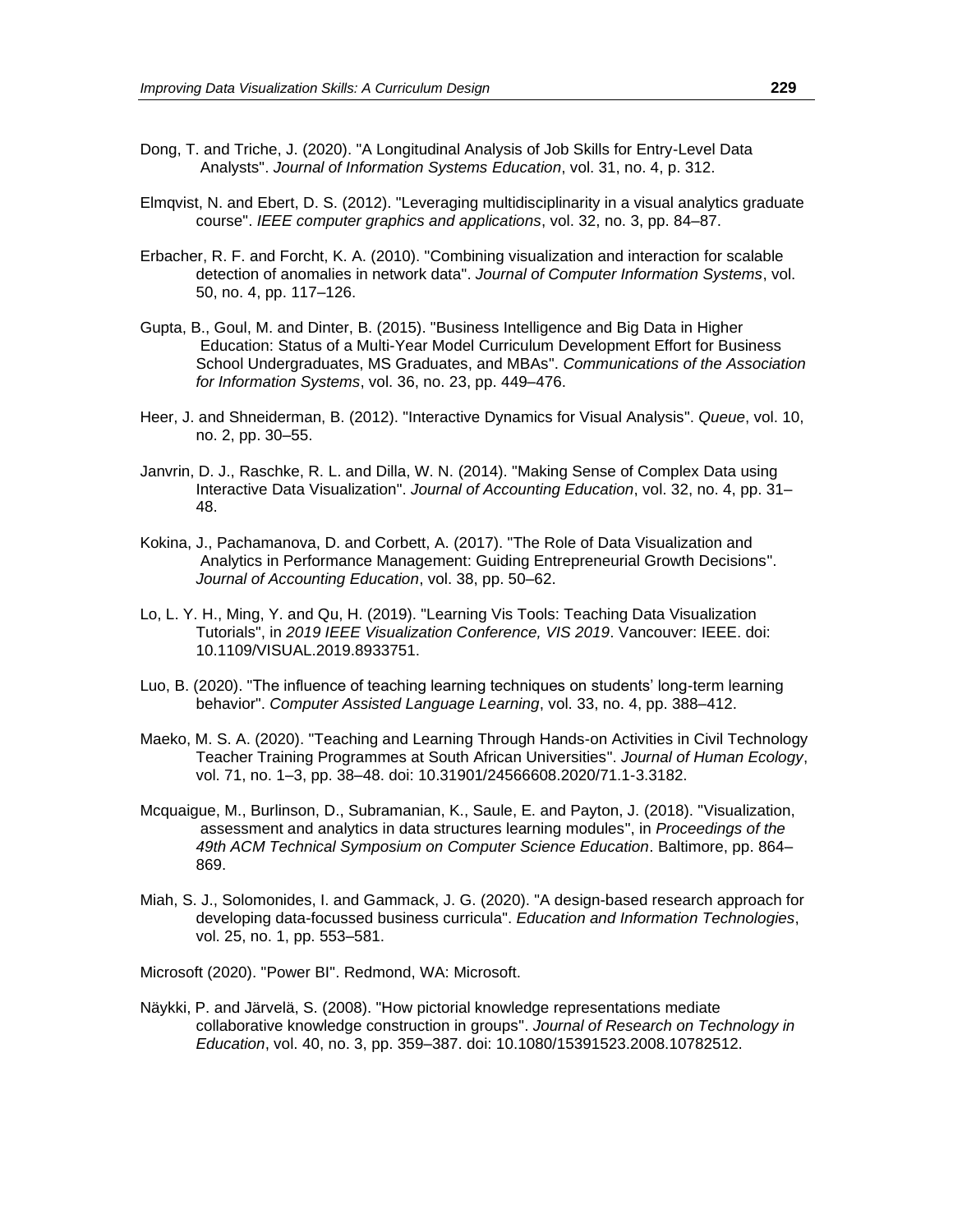- Ndukwe, I. G. and Daniel, B. K. (2020). "Teaching Analytics, Value and Tools for Teacher Data Literacy: A Systematic and Tripartite Approach". *International Journal of Educational Technology in Higher Education*, vol. 17, no. 1, pp. 1–31.
- Nguyen, A., Gardner, L. and Sheridan, D. (2020). "Data analytics in higher education: an integrated view". *Journal of Information Systems Education*, vol. 31, no. 1, p. 61.
- Nolan, D. and Perrett, J. (2016). "Teaching and Learning Data Visualization: Ideas and Assignments". *The American Statistician*, vol. 70, no. 3, pp. 260–269.
- Nolan, D. and Temple Lang, D. (2010). "Computing in the statistics curricula". *The American Statistician*, vol. 64, no. 2, pp. 97–107.
- Odewumi, O. M. (2021). "Empowering Students' Cognitive Learning of Creative Colours through Computer-Based Concept Maps". *International Journal of Education & Development using Information & Communication Technology*, vol. 17, no. 3, pp. 155–165.
- Owen, G. S., Domik, G., Ebert, D. S., Kohlhammer, J., Rushmeier, H., Santos, B. S. and Weiskopf, D. (2013). "How Visualization Courses Have Changed Over the Past 10 Years". *IEEE Computer Graphics and Applications*, vol. 33, no. 4, pp. 14–19.
- Panjwani, S., Micallef, L., Fenech, K. and Toyama, K. (2009). "Effects of integrating digital visual materials with textbook scans in the classroom". *International Journal of Education and Development using ICT*, vol. 5, no. 3, pp. 55–71.
- Qasim, A. and Kharbat, F. F. (2020). "Blockchain technology, business data analytics, and artificial intelligence: Use in the accounting profession and ideas for inclusion into the accounting curriculum". *Journal of emerging technologies in accounting*, vol. 17, no. 1, pp. 107–117.
- Ritsos, P. D. and Roberts, J. C. (2014). "Towards more visual analytics in learning analytics", in *Proceedings of the 5th EuroVis workshop on visual analytics*. Swansea, pp. 61–65.
- Ryan, L., Silver, D., Laramee, R. S. and Ebert, D. (2019). "Teaching Data Visualization as a Skill". *IEEE Computer Graphics and Applications*, vol. 39, no 2, pp. 95–103.
- Sacha, D., Stoffel, A., Stoffel, F., Kwon, B. C., Ellis, G. and Keim, D. A. (2014). "Knowledge generation model for visual analytics". *IEEE transactions on visualization and computer graphics*, vol. 20, no. 12, pp. 1604–1613.
- Sletten, S. R. (2021). "Rethinking Assessment: Replacing Traditional Exams with Paper Reviews". *Journal of Microbiology & Biology Education*, vol. 22, no. 2. doi: 10.1128/jmbe.00109-21.
- Srinivasa, R. C., Arun, S., James, L. and Zhu, Y. (2021). "Visualization a vital decision driving tool for enterprises". *arXiv preprint arXiv:2015.11037*. Available at: http://arxiv.org/abs/2105.11037 (Accessed: 21 October 2021).
- Stenliden, L., Bodén, U. and Nissen, J. (2019). "Students as Producers of Interactive Data Visualizations—Digitally Skilled to Make Their Voices Heard". *Journal of Research on Technology in Education*, vol. 51, no. 2, pp. 101–117. doi: 10.1080/15391523.2018.1564636.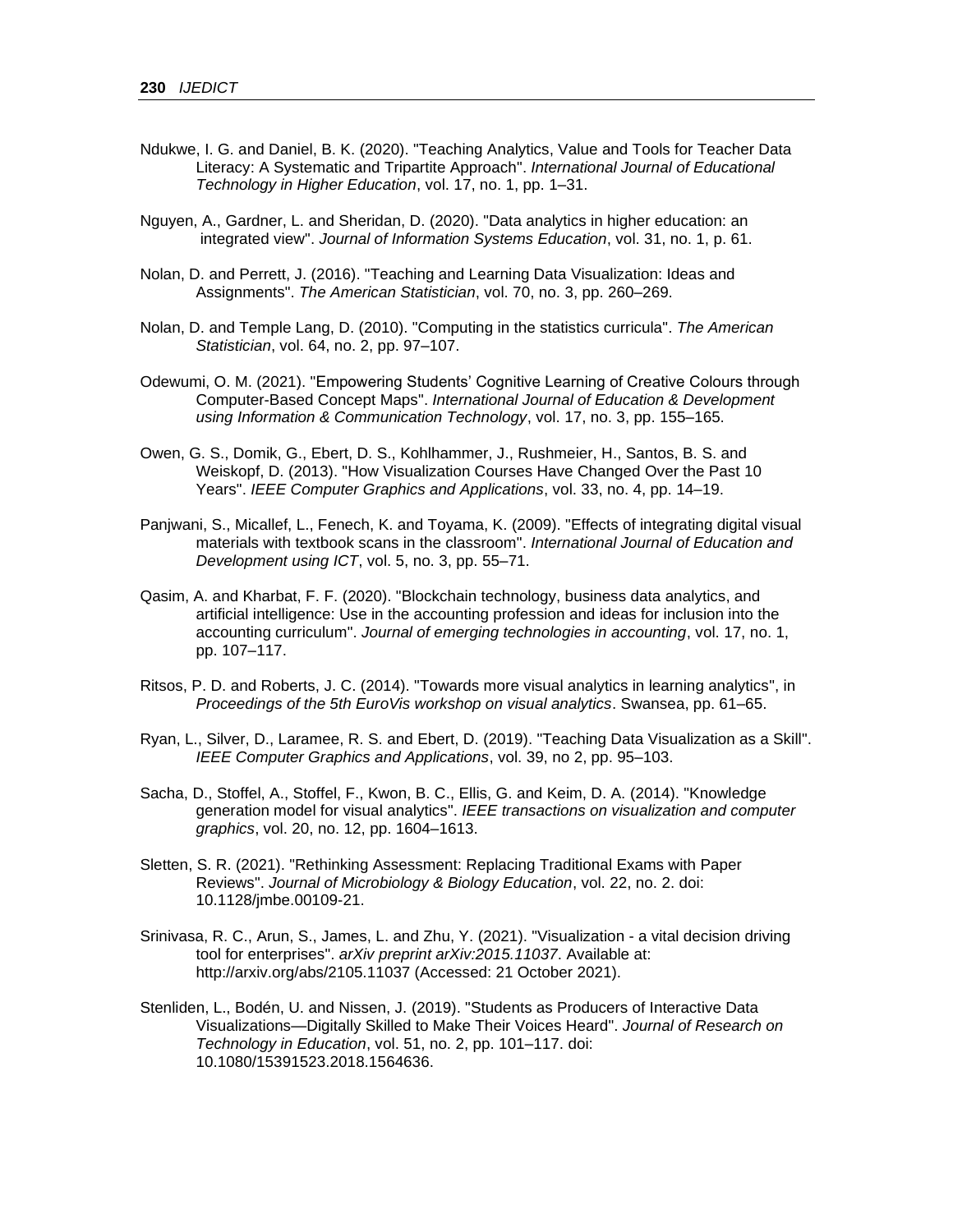- Stodder, D. (2013). *Data visualization and discovery for better business decisions*, *TDWI Research*. Available at: http://www.solutiondesignteam.com/wp-content/uploads/datavisualization-discovery-better-business-decisions-106672.pdf.
- Tableau (2020). "Tableau Software". Seattle, WA: Tableau.
- Taylor, K. and Rohrer, D. (2010). "The effects of interleaved practice". *Applied Cognitive Psychology*, vol. 24, no. 6, pp. 837–848.
- Thouin, M. F., Hefley, W. E. and Raghunathan, S. (2018). "Student attitudes toward information systems graduate program design and delivery". *Journal of Information Systems Education*, vol. 29, no. 1, p. 25.
- Török, Z. G. and Török, Á. (2019). "Cognitive Data Visualization—A New Field with a Long History", in Klempous, R., Nikodem, J., and Baranyi, P. Z. (eds) *Cognitive Infocommunications, Theory and Applications*. Springer, Cham, pp. 49–77. doi: 10.1007/978-3-319-95996-2\_3.
- Tufte, E. R. (2001). *The visual display of quantitative information*. Graphics Press. doi: 10.1109/MPER.1988.587534.
- Waller, M. A. and Fawcett, S. E. (2013). "Data Science, Predictive Analytics, and Big Data: A Revolution That Will Transform Supply Chain Design and Management". *Journal of Business Logistics*, vol. 34, no. 2, pp. 77–84.
- Walny, J., Frisson, C., West, M., Kosminsky, D., Knudsen, S., Carpendale, S. and Willett, W. (2019). "Data Changes Everything: Challenges and Opportunities in Data Visualization Design Handoff". *IEEE Transactions on Visualization and Computer Graphics*, vol. 26, no. 1, pp. 12–22. doi: 10.1109/TVCG.2019.2934538.
- Wang, S., Yeoh, W., Richards, G., Wong, S. F. and Chang, Y. (2019). "Harnessing business analytics value through organizational absorptive capacity". *Information & Management*, vol. 56, no. 7.
- Wang, Z., Dingwall, H. and Bach, B. (2019). "Teaching data visualization and storytelling with data comic workshops", in *Extended Abstracts of the 2019 CHI Conference on Human Factors in Computing Systems*. New York, pp. 1–9.
- Ward, M. O., Grinstein, G. and Keim, D. (2010). *Interactive Data Visualization: Foundations, Techniques, and Applications*. 1st edn. New York: CRC Press.
- Wixom, B., Ariyachandra, T., Goul, M., Gray, P., Kulkarni, U. and Phillips-Wren, G. (2011). "The Current State of Business Intelligence in Academia". *Communications of the Association for information Systems*, vol. 29, no. 1, pp. 299–312.
- Yang, Z., Dai, Q. and Zhang, J. (2022). 'Visual perception driven collage synthesis". *Computational Visual Media*, vol. 8, no. 1, pp. 79–91.

Copyright for articles published in this journal is retained by the authors, with first publication rights granted to the journal. By virtue of their appearance in this open access journal, articles are free to use with proper attribution, in educational and other non-commercial settings

\_\_\_\_\_\_\_\_\_\_\_\_\_\_\_\_\_\_\_\_\_\_\_\_\_\_\_\_\_\_\_\_\_\_\_\_\_\_\_\_\_\_\_\_\_\_\_\_\_\_\_\_\_\_\_\_\_\_\_\_\_\_\_\_\_\_\_\_\_\_\_\_\_\_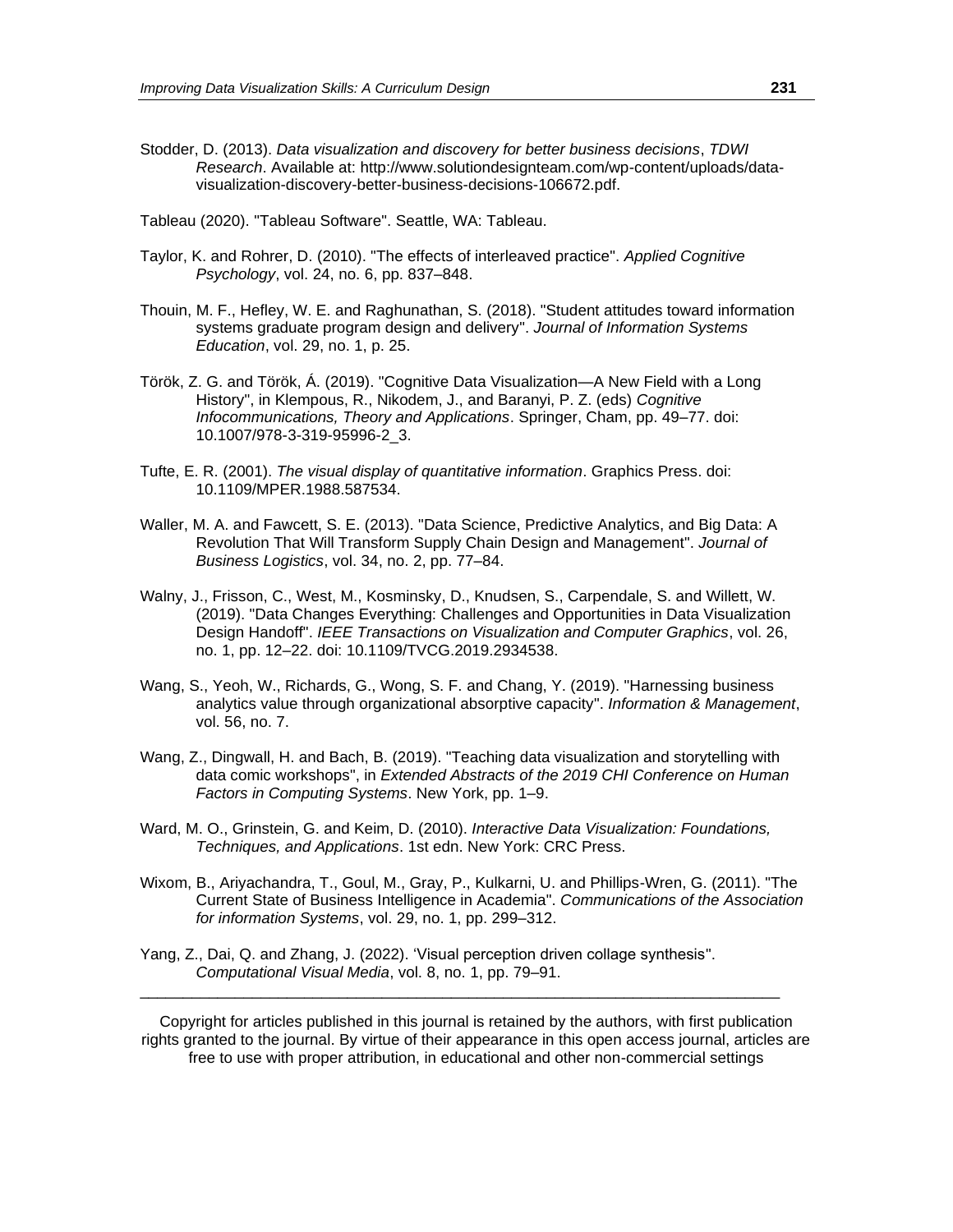## **APPENDIX A: SAMPLE COURSE PROJECT**

### **Project Title: Analyzing COVID-19 Using Data Visualization**

### *Introduction*

COVID-19 has altered how we generally live and do business. Many organizations have had to shut down or only partially operate due to the impact of this virus. At the high level, the purpose of this case is to creatively analyze relevant COVID-19 data and present insights that would help understand the nature, spread, and impact of the disease.

#### *Tasks and Strategies*

To proceed with your analysis, consider the following as a starting point. Be creative and reach beyond the ideas suggested in this case description.

- Your analysis should help identify, explore, explain, and predict a phenomenon related to COVID-19.
- It is your responsibility to zoom in and ask specific questions related to COVID-19. The questions can further be refined once you start reviewing the data sources and analyzing your data.
- Your ability to ask the right questions, locate the right data, clean the data, perform appropriate visualization techniques, and interpret the results is vital in this exercise.
- You want to provide key insights that individuals, organizations (e.g. schools) and governments can rely on as they draft best-practices, guidelines, and policies to guide their operations.
- For instance, based on trends you show, should governments enact blanket shut down policies across countries, states, cities etc. If not, will a staggered approach to shut down policies be more effective. Are there any thresholds for disease outbreaks that should be targeted? Can you show how comorbidities factor into infections and deaths?

To help perform efficient analyses, consider the strategies below:

- Ask the right questions.
	- $\circ$  You can start with broad level questions, but it is important to narrow down to a few basic questions or topics that will provide added insights. To do this, you can narrow down your analysis based on number of countries, time etc. That is, you can analyze several variables over a short period, or you can analyze a few variables over a long period of time. The question generation stage can be iterative.
- Extract, transform and load relevant data.
	- o Domain knowledge is important in understanding the data. Also, some spend time in understanding the variables in the data.
- Apply appropriate data analytics (visualization) techniques.
	- $\circ$  Think about what type of analysis and charts will be appropriate for the story you intend to tell your chosen audience.
- Interpret and share the results with stakeholders.
	- $\circ$  Keep the visual simple, clean, and easily interpretable. Sometimes, less is more. Do not clutter the dashboard. Show one change at a time in animations. The audience should easily understand what question is being addressed from your visualization.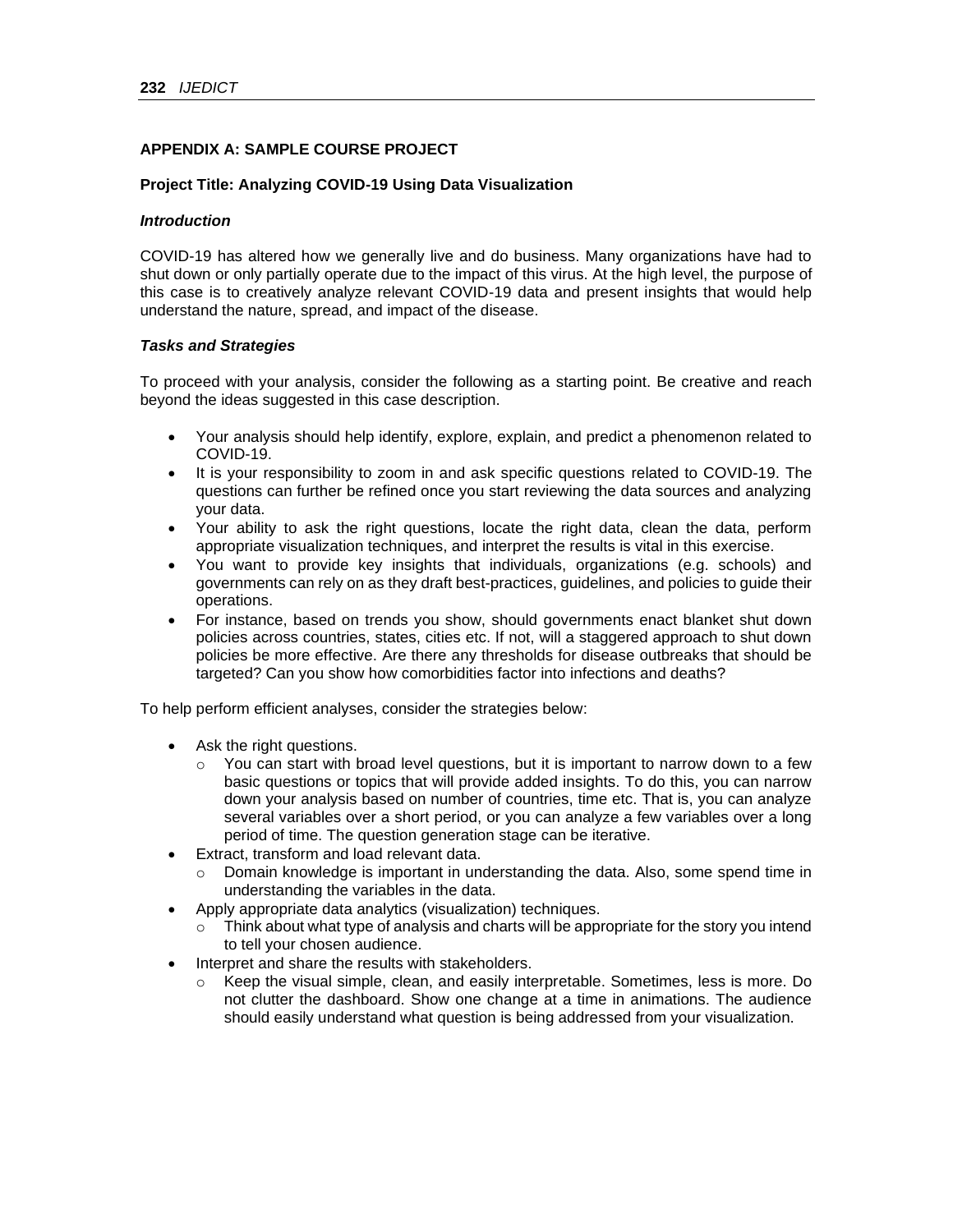#### *Data*

Data can be extracted from a plethora of sources. Below, I provide three key sources although you are welcome to include data from other sources to enhance your analysis.

- http://www.healthdata.org/covid/data-downloads
- https://github.com/owid/covid-19-data/tree/master/public/data
- https://covid.cdc.gov/covid-datatracker/?CDC\_AA\_refVal=https%3A%2F%2Fwww.cdc.gov%2Fcoronavirus%2F2019 ncov%2Fcases-updates%2Fcases-in-us.html#learn-more

Data from these websites are related to country, continent, population, age, new cases, deaths, tests, hospitalizations, and infections. Information on trends, forecasts and demographics are also provided. Beyond raw data, reports are also provided in some cases. You are at will to use data from just one or all sources provided.

### *Expected Output Rubric*

Your deliverable should consist of a combination of visualization and a memo. The visualization should be expressed in a dashboard, infographic, animation, or a combination of these. The memo should be a formal report that highlights the key findings and observations generated with the visualizations. Table A1 shows a rubric for assessing the visualization output.

| <b>Grading</b><br><b>Category</b>                          | <b>Excellent</b>                                                                                                                                                                                                    | Good                                                                                                                                           | <b>Unsatisfactory</b>                                                                                                                                        |
|------------------------------------------------------------|---------------------------------------------------------------------------------------------------------------------------------------------------------------------------------------------------------------------|------------------------------------------------------------------------------------------------------------------------------------------------|--------------------------------------------------------------------------------------------------------------------------------------------------------------|
| Basic<br>requirements<br>(15%)                             | At least 3 unique<br>charts/maps are used<br>in the visuals. Are<br>dashboards included.                                                                                                                            | Overly complex or<br>simple visuals. Some<br>relevant charts/maps are<br>missing.                                                              | The visuals are<br>significantly longer<br>or shorter than<br>necessary. Does<br>not use multiple<br>unique charts.                                          |
| Ideas and<br>insight (25%)                                 | The visuals answer clear<br>and relevant specific<br>questions.                                                                                                                                                     | The visuals answer clear<br>specific questions that<br>are somewhat relevant.                                                                  | The visuals answer<br>questions that are<br>unclear and<br>irrelevant.                                                                                       |
| Visuals (35%)                                              | The visuals clearly<br>illustrate key insights<br>from the dataset and<br>follow data visualization<br>principles and best<br>practices.                                                                            | The visuals illustrate some<br>insights from the dataset<br>and follow most data<br>visualization principles and<br>best practices.            | The visuals do not<br>illustrate key insights<br>from the dataset<br>and/or do not follow<br>data visualization<br>principles and best<br>practices          |
| Anticipating<br>questions<br>and<br>interactivity<br>(25%) | The visuals that permit<br>filtering or highlighting<br>and allows user<br>interactions based on<br>anticipated relevant<br>questions. The most<br>interesting findings are<br>highlighted using preset<br>filters. | The visuals that permit<br>filtering or highlighting and<br>allows limited user<br>interactions based on<br>anticipated relevant<br>questions. | The visuals that do<br>not permit filtering or<br>highlighting, and/or<br>does not allow user<br>interactions based on<br>anticipated relevant<br>questions. |

*Table A1: Rubric for Assessing Data Visualization Output*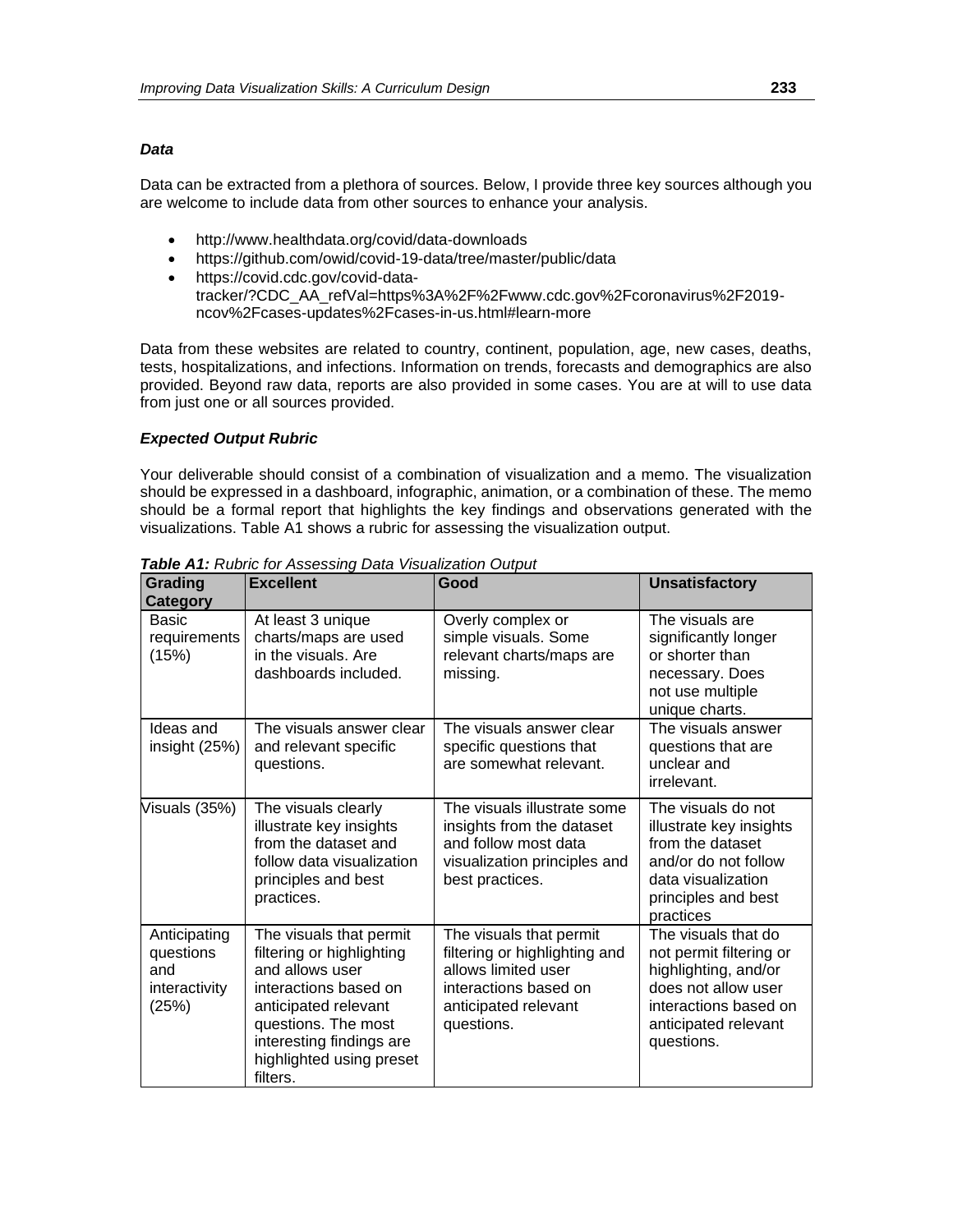### **APPENDIX B: SAMPLE OF WEEKLY LAB**

In this lab, you would use concepts in "Data types: dimensions and measures" to answer the following questions. Where applicable, create one visualization sheet for each task.

• **Task 1**

Connect to Inventory.xlsx data file. How many entity types are there in the data set?

• **Task 2**

Name 1 each of an ordinal, ratio and interval variables in the data set.

• **Task 3**

Which entity type accounted for the most sales? Create a calculated field to sum sales (label the calculation "Total\_Sales").

• **Task 4**

Using a filter on sales, which city had the highest sales?

• **Task 5**

How much baseball hats (in dollars) was sold in the city with the most sales?

• **Task 6**

Using the same filter, which state sold the most items? Show your results on a geographic map?

• **Task 7**

Explain how you used a filter to answer Task 4 and 6.

• **Task 8**

What entity type was returned the most in the Other category? What was the dollar value?

• **Task 9**

What entity type accounted for the least sales in the Other category?

• **Task 10**

What kinds of entities are included in the Miscellaneous category? Explain how you arrived at your conclusion.